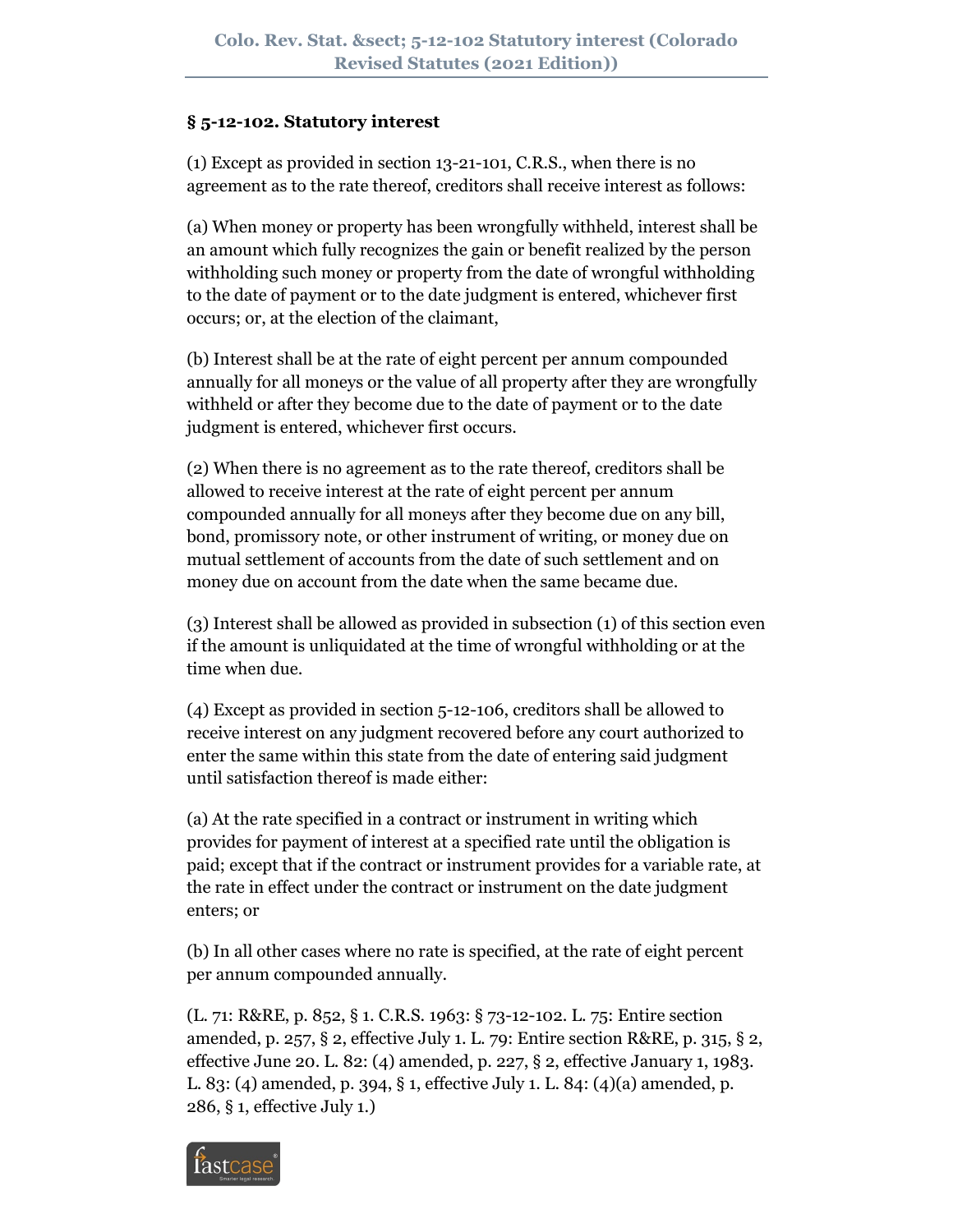#### **ANNOTATION**

#### **I. GENERAL CONSIDERATION.**

**Law reviews.** For note, "Curious Origin of the Compound Interest Rule in Colorado", see 1 Rocky Mt. L. Rev. 148 (1929). For note, "Interest as Damages in Colorado", see 16 Rocky Mt. L. Rev. 162 (1944). For note, "Interest as Damages in Colorado", see 28 Dicta 285 (1951). For note, "Colorado Interest Law", see 34 Dicta 398 (1957). For article, "One Year Review of Contracts", see 36 Dicta 19 (1959). For article, "One Year Review of Contracts", see 37 Dicta 1 (1960). For article, "One Year Review of Contracts", see 39 Dicta 161 (1962). For article, "A Creditor's Right to Interest in Colorado", see 35 U. Colo. L. Rev. 190 (1963). For article, "The Revolution in Consumer Credit Legislation", see 45 Den. L.J. 679 (1968). For article, "Rates of Interest on State and Federal Court Judgments: An Update", see 12 Colo. Law. 446 (1983). For article, "Colorado's Prejudgment Interest Statute: Potential for Market Rate Interest", see 12 Colo. Law. 1605 (1983). For article, "Collecting Pre- and Post-Judgment Interest in Colorado: A Primer", see 15 Colo. Law. 753 (1986). For article, "An Update of Appendices from Collecting Pre- and Post-Judgment Interest in Colorado", see 15 Colo. Law. 990 (1986). For article, "Let the Builder-Vendor Beware: Defenses and Damages in Home Builder Litigation -- Part II", see 16 Colo. Law. 629 (1987). For article, "Recovery of Interest: Parts I and II", see 18 Colo. Law. 1063 and 1307 (1989). For article, "Prejudgment Interest for Wrongful Withholding in Constructive Trust Remedy Actions", see 23 Colo. Law. 351 (1994).

**Annotator's note.** Since § 5-12-102 is similar to repealed § 73-1-2, C.R.S. 1963, § 73-1-2, CRS 53, CSA, C. 88, § 2, and laws antecedent to CSA, C. 88, § 2, relevant cases construing those provisions have been included in the annotations to this section.

**Interest is** a compensation for the use of money for its detention. City of Denver v. Barber Asphalt Paving Co., 141 F. 69 (8th Cir. 1905).

Recovery of that compensation may be pursued as prejudgment interest in accordance with the terms of this section, or in circumstances in which statutory interest would not be available, it may be sought as moratory interest which recognizes interest as a part of compensatory damages. Scognamillo v. Olsen, 795 P.2d 1357 (Colo. App. 1990).

**In historical perspective.** The exaction or taking of interest or compensation for the use of money was regarded as usurious, whether moderate or excessive, both in biblical times and by the early common law prior to the reign of Henry VIII. It seems to have been held by the church

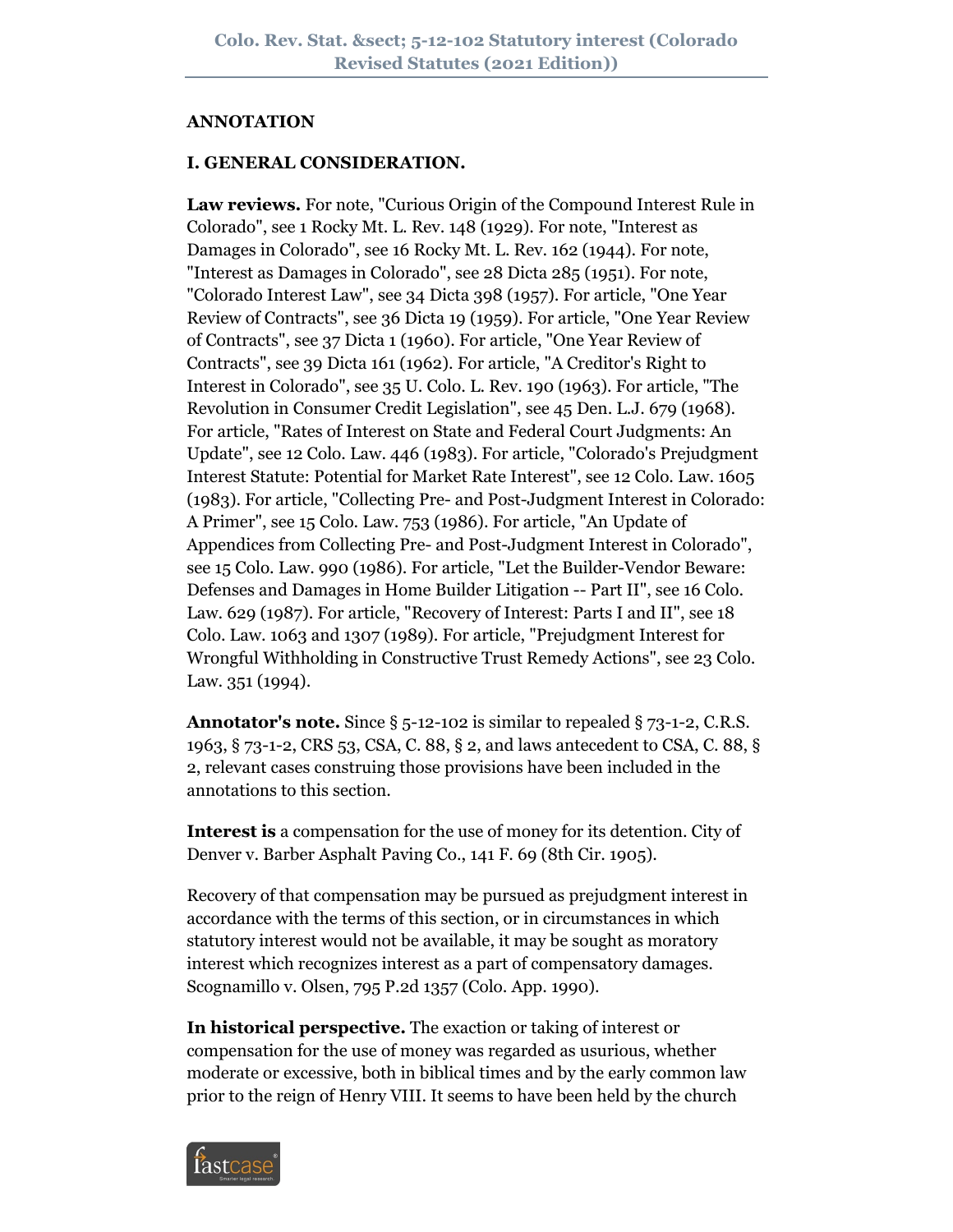that the taking of interest was actually sinful as against the laws of God and morality and by the courts that it was unlawful on the theory of the classical and medieval economists from the time of Aristotle that money was only a medium of exchange and naturally barren and unproductive. By the 16th century the gap between religious theory and commercial practice had been further narrowed, and the new protestant ethics regarded only excessive exactions as usury. In the United States, the courts have always viewed the allowance of interest with greater favor than have the courts in England. The English common law has never been suited to the conditions existing in this country, and the American courts have never doubted the right to interest where it has been expressly contracted for, or where an undertaking to pay interest may be implied from the usages of trade. Stone v. Currigan, 138 Colo. 442, 334 P.2d 740 (1959).

**In Colorado.** Interest having become recognized as lawful and just compensation for the use of money rightfully belonging to another, the first session of the general assembly of the territory of Colorado adopted an interest statute, which, with only slight changes, now appears as § 5-12-102. Stone v. Currigan, 138 Colo. 442, 334 P.2d 740 (1959).

**Hence, interest is a creature of statute.** Hendrie v. Bd. of County Comm'rs, 153 Colo. 432, 387 P.2d 266 (1963).

**When there is no applicable federal law regarding prejudgment interest, it is appropriate to look to state law as a matter of convenience and practicality.** In re Sun, 535 B.R. 358 (10th Cir. 2015).

**Where no agreement.** Interest, when there is no agreement therefor, is a matter of statute. In re Estate of Granberry, 30 Colo. App. 590, 498 P.2d 960 (1972).

The right to interest, absent an independent agreement, is statutory and is limited to those circumstances enumerated in the statute. Messler v. Phillips, 867 P.2d 128 (Colo. App. 1993); Indian Mtn. Metro. Recreation & Park Dist. v. J.P. Campbell & Assocs., 921 P.2d 65 (Colo. App. 1996); Bd. of County Comm'rs of Dolores County v. Shell W. E & P, Inc., 12 P.3d 1219 (Colo. App. 2000).

**Where there is no "judgment" entered in a "court" to which subsection (4) could apply, a claim for post-judgment interest pursuant to subsection (4) is properly rejected.** Bd. of County Comm'rs of Dolores County v. Shell W. E & P, Inc., 12 P.3d 1219 (Colo. App. 2000).

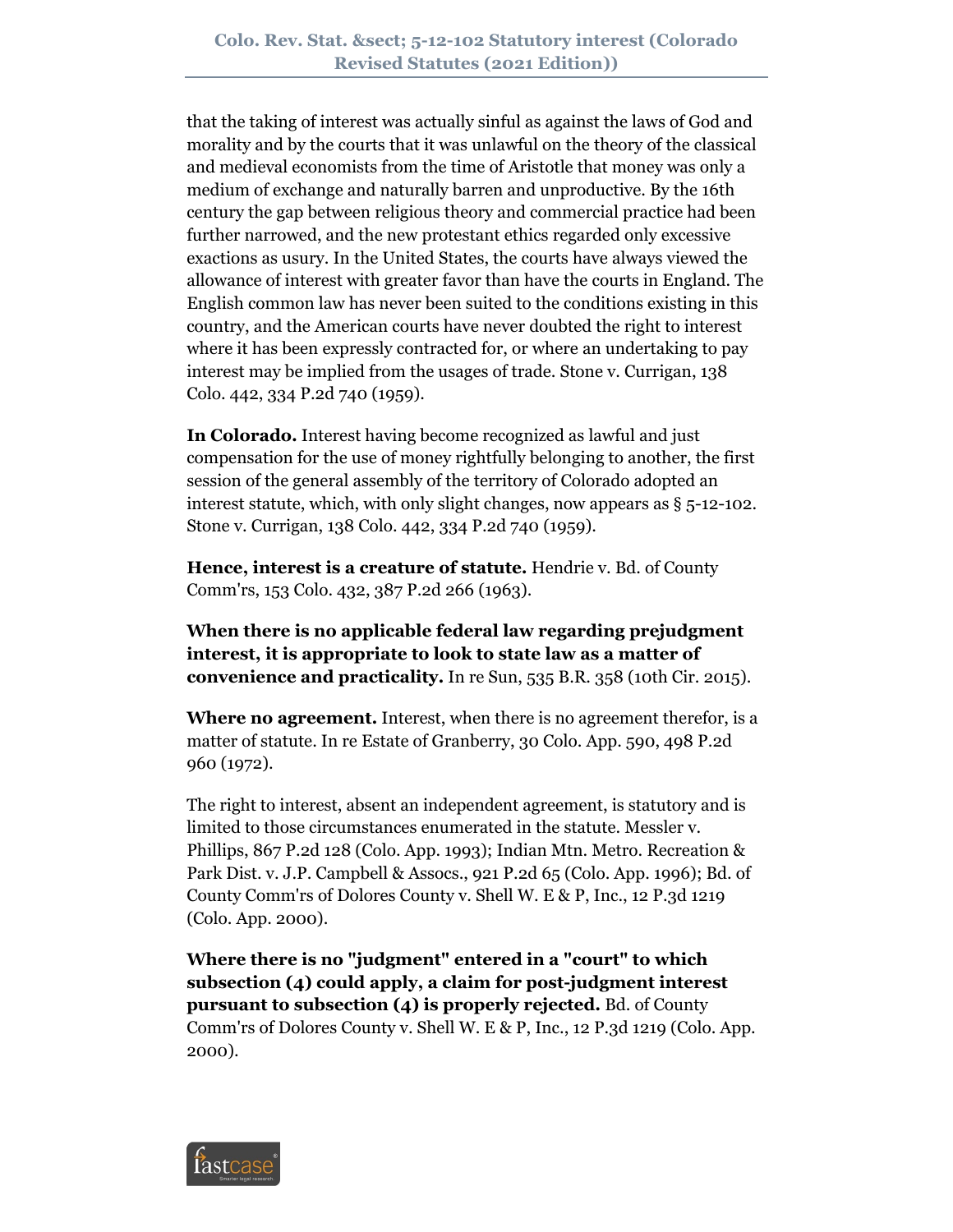**Interest is the compensation allowed by law, or fixed by the parties,** for the use, detention, or forbearance of money or its equivalent. Stone v. Currigan, 138 Colo. 442, 334 P.2d 740 (1959).

**This section is intended to provide for award of interest from the time plaintiffs were wronged.** Combined Com. Corp. v. Pub. Serv. Co., 865 P.2d 893 (Colo. App. 1993); Porter Constr. Servs. v. Ehrhardt, Keefe, Steiner, & Hottman, P.C., 131 P.3d 1115 (Colo. App. 2005).

**Purpose of statutory interest is to discourage delaying payment** of a claim. Mesa Sand & Gravel v. Landfill, Inc., 776 P.2d 362 (Colo. 1989); Michaelson v. Michaelson, 884 P.2d 695 (Colo. 1994); Stansbury v. Comm'r of Internal Rev., 102 F.3d 1088 (10th Cir. 1996); Scott v. Comm'r of Internal Rev., 236 F.3d 1239 (10th Cir. 2001); Ross v. Old Republic Ins. Co., 134 P.3d 505 (Colo. App. 2006), aff'd on other grounds, 180 P.3d 427 (Colo. 2008).

**This section to be strictly construed.** Isbill Assocs., Inc. v. City & County of Denver, 666 P.2d 1117 (Colo. App. 1983); Mesa Sand & Gravel v. Landfill, Inc., 776 P.2d 362 (Colo. 1989); Michaelson v. Michaelson, 884 P.2d 695 (Colo. 1994).

**The appellate court's authority to determine interest is exclusive.** While the appellate court may, of course, remand to the trial court for a determination of the proper statutory interest, the trial court, without such an instruction, lacks jurisdiction to enter any amount of interest not stated in the mandate. Pet, Inc. v. Goldberg, 37 Colo. App. 257, 547 P.2d 943 (1975); Thompson v. United Sec. Alliance, 2016 COA 128, 433 P.3d 50, rev'd on other grounds, 2018 CO 95, 431 P.3d 224.

**The proper method of attacking an appellate court's instructions** as to interest is to petition for amendment or recall of the mandate. Such a procedure is available in Colorado. Pet, Inc. v. Goldberg, 37 Colo. App. 257, 547 P.2d 943 (1975).

**Relationship of section to C.A.R. 37.** While this section states the circumstances wherein interest shall be allowed to a creditor or on a judgment, C.A.R. 37 requires and empowers the appellate court to make the determination of interest to be allowed, if any, and to include instructions concerning the entry of such interest in its mandate when a judgment is modified or reversed with directions for entry of a money judgment. Pet, Inc. v. Goldberg, 37 Colo. App. 257, 547 P.2d 943 (1975).

**No conflict with §38-1-116.** There is no conflict between §38-1-116, which provides for six percent interest in an eminent domain proceeding from the date of possession until the date the commission's award is filed with the

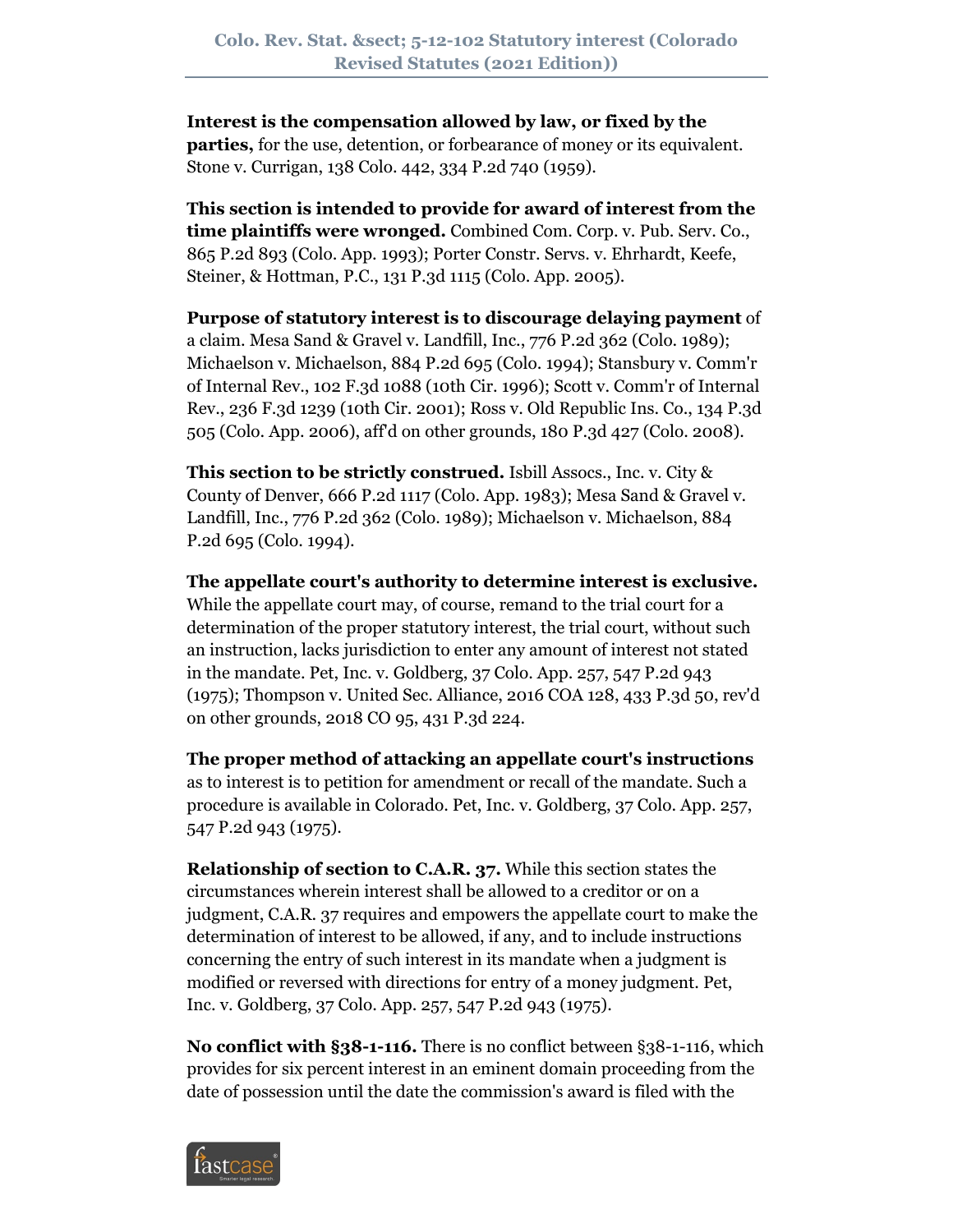court, and this section, pertaining to interest thereafter, since once the amount of the valuation award has been ascertained by the commission, the result is like any other judgment. Denver Urban Renewal Auth. v. Hayutin, 40 Colo. App. 559, 583 P.2d 296 (1978).

**Interest questions in a suit on a contract brought in federal court are to be determined by state law,** whether jurisdiction is founded on a federal question or diversity of citizenship. Rocky Mt. Tool & Mach. Co. v. Tecon Corp., 371 F.2d 589 (10th Cir. 1966).

**This section affects rate of interest held not to be paid on the redemption of land.** O'Mahoney v. People ex rel. Stone, 24 Colo. 524, 52 P. 796 (1898).

**This section does not apply to the collection of interest on overdue taxes** because there must be an agreement expressing mutuality of contract before this section applies, and a contractual relationship clearly is not involved in a claim for overdue taxes. State Farm Mut. Auto. Ins. Co. v. Temple, 176 Colo. 537, 491 P.2d 1371 (1971).

**For the "unreasonable and vexatious delay in payment" clause contained in earlier provision,** see Craig v. Chandler, 6 Colo. 543 (1883); Corson v. Neatheny, 9 Colo. 212, 11 P. 82 (1886); Keys v. Morrison, 3 Colo. App. 441, 34 P. 259 (1893); Young v. Kimber, 44 Colo. 448, 98 P. 1132, 28 L.R.A. 626 (1909).

**This section allows pre-judgment interest on a judgment against the state** because nothing in this section precludes such interest. Plaintiff, a public officer, was, therefore, entitled to pre-judgment interest on the underpaid portion of his accumulated vacation leave. Wilkerson v. State, 830 P.2d 1121 (Colo. App. 1992).

**Awarding interest is compensation for actual, pecuniary damage suffered by the victim incidental to the defendant's crime of fraudulently obtaining funds because the victim loses the use of the money involved.** Interest is awarded as restitution to compensate the victim for such loss of use, it is not intended to reimburse the victim for interest that otherwise would have been earned on the funds. Valenzuela v. People, 893 P.2d 97 (Colo. 1995).

**An insurer is liable for prejudgment interest pursuant to this section for underinsured motorist coverage from the date of the insurer's wrongful refusal or failure to pay,** notwithstanding a policy provision that provided that liability and the amount of damages were to be

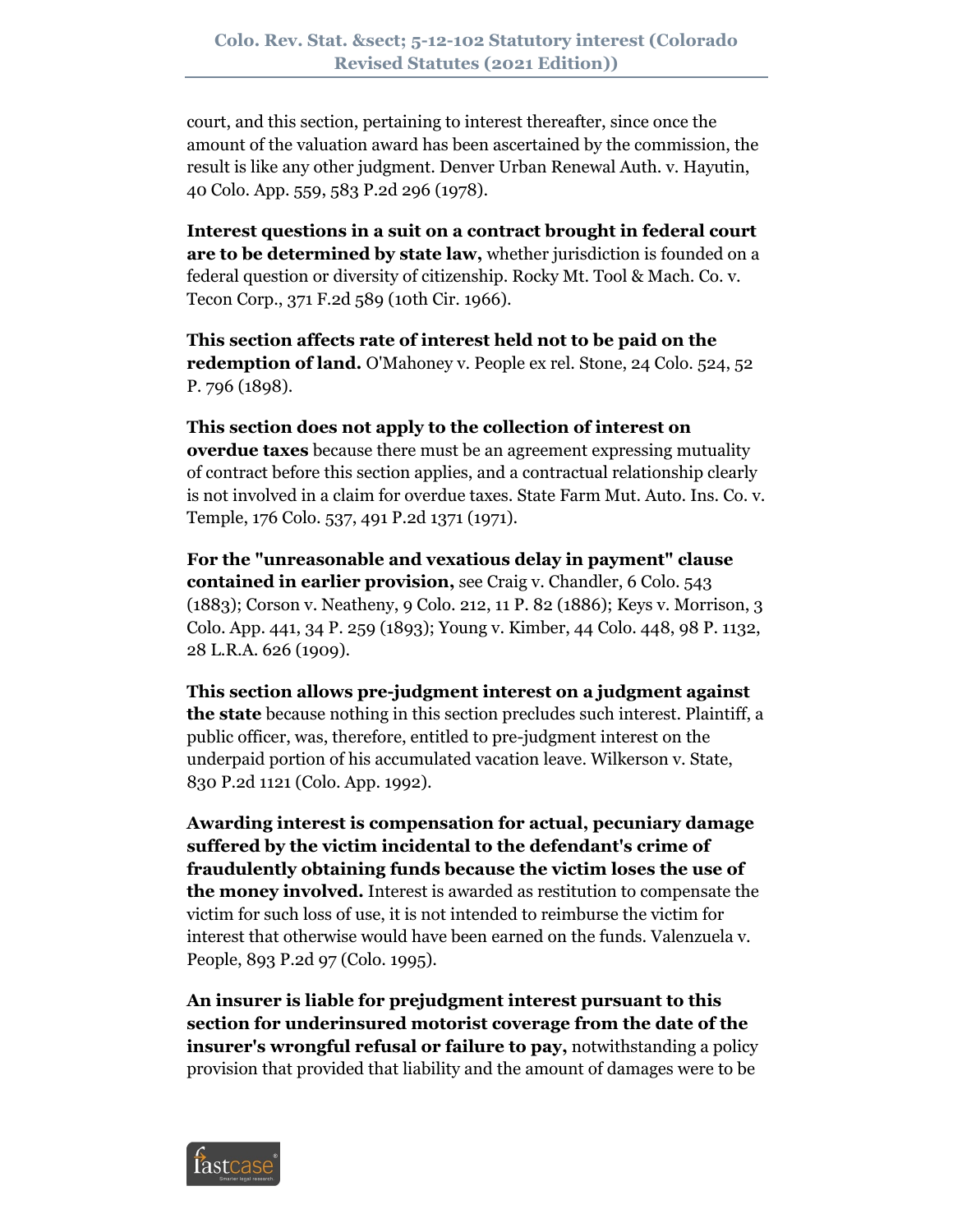determined by agreement of the parties or by arbitration. Bowen v. Farmers Ins. Exch., 929 P.2d 14 (Colo. App. 1996).

**This section governs award of prejudgment interest in nonpersonal injury cases only.** Liability of insurer in personal-injury case is normally governed by §13-21-101 and case law under that section treating prejudgment interest as an element of compensatory damages, subject to limitations on coverage stated in policy. Award of prejudgment interest under this section is not appropriate unless insurer breached its contract with insured or otherwise wrongfully withheld amounts due. Old Republic Ins. Co. v. Ross, 180 P.3d 427 (Colo. 2008).

**Plaintiff is entitled to recover prejudgment interest from date of injury until issuance of initial arbitration award but only to the limits of the uninsured motorist policy.** Swan v. Am. Family Mut. Ins. Co., 8 P.3d 546 (Colo. App. 2000).

**Applied** in Big O Tire Dealers, Inc. v. Goodyear Tire & Rubber Co., 408 F. Supp. 1219 (D. Colo. 1976); Alexander Dawson, Inc. v. Sage Creek Canyon Co., 37 Colo. App. 339, 546 P.2d 969 (1976); Weather Eng'r & Mfg., Inc. v. Pinon Springs Condos., Inc., 192 Colo. 495, 563 P.2d 346 (1977); Gundelach v. Gollehon, 42 Colo. App. 437, 598 P.2d 521 (1979); A-1 Plumbing & Heating Co. v. Thirteenth St. Corp., 44 Colo. App. 13, 616 P.2d 141 (Colo. App. 1980); M & T, Inc. v. Fuel Res. Dev. Co., 518 F. Supp. 285 (D. Colo. 1981); In re Lucas, 631 P.2d 1175 (Colo. App. 1981); Surplus Elecs. Corp. v. Gallin, 653 P.2d 752 (Colo. App. 1982); Acme Delivery Serv., Inc. v. Samsonite Corp., 663 P.2d 621 (Colo. 1983); E. Larimer County Water v. Centric Corp., 693 P.2d 1019 (Colo. App. 1984); Weston v. Mincomp Corp., 698 P.2d 274 (Colo. App. 1985); Autocon Indus., Inc. v. W. States Constr. Co., Inc., 728 P.2d 374 (Colo. App. 1986); Nat'l Sur. Corp. v. Citizens State Bank, 734 P.2d 663 (Colo. App. 1986); Recreational Dev. Co. v. Am. Const., 749 P.2d 1002 (Colo. App. 1987); Britvar v. Schainuck, 791 P.2d 1183 (Colo. App. 1989); Arguelles v. Ridgeway, 827 P.2d 553 (Colo. App. 1991); Flexisystems, Inc. v. Am. Standards Testing Bureau, Inc., 847 P.2d 207 (Colo. App. 1992); Smith v. Mehaffy, 30 P.3d 727 (Colo. App. 2000); Atmel Corp. v. Vitesse Semiconductor Corp., 160 P.3d 347 (Colo. App. 2007); In re Weaver, 579 B.R. 865 (Bankr. D. Colo. 2017).

## **II. ALLOWANCE OF INTEREST.**

# **A. In General.**

**The right to interest, independent of an agreement to pay it, is statutory.** Weaver v. First Nat'l Bank, 138 Colo. 83, 330 P.2d 142 (1958);

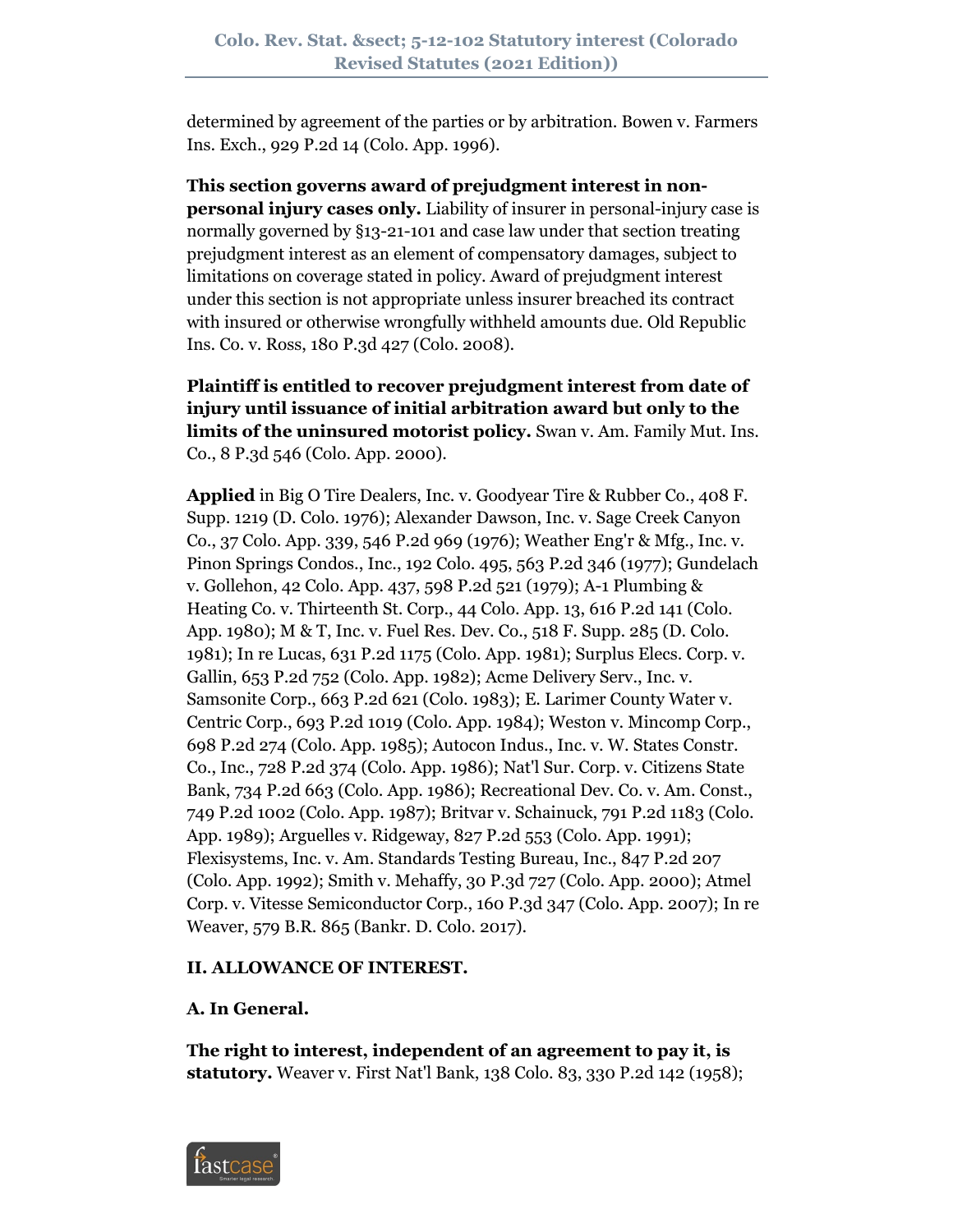York Plumbing & Heating Co. v. Groussman Inv. Co., 166 Colo. 382, 443 P.2d 986 (1968).

**The subject of interest is governed by statute,** and in no case where interest is not so provided is it recoverable, unless specially contracted for, except in the nature of damages, where a refusal to pay has been wilful, wrongful, fraudulent, or without reasonable cause. Since this section points out in detail and especially enumerates the cases in which interest is allowable, assuming to cover the whole field, it is not recoverable in any case not thus expressly enumerated, or included by fair implication. When the general assembly assumed to declare in what cases interest could be allowed, under the rule that the expression of the one is the exclusion of another, no interest can be allowed in any case not specified. Cobb v. Stratton's Estate, 56 Colo. 278, 138 P. 35 (1914).

**The right to interest, independent of an agreement to pay it, is statutory; it is not given by the common law.** However, there has always been a statute providing for interest, enumerating the cases in which it might be allowed and this section is substantially the same as the older statutes. Greeley, S. L. & Pac. Ry. v. Yount, 7 Colo. App. 189, 42 P. 1023 (1895); Bd. of Comm'rs v. Wheeler, 39 Colo. 207, 89 P. 50 (1907); Bankers Trust Co. v. Int'l Trust Co., 108 Colo. 15, 113 P.2d 656 (1941).

**In the absence of agreement, interest can be recovered only in the cases mentioned in this section.** Keys v. Morrison, 3 Colo. App. 441, 34 P. 259 (1893); Hanauer v. Bartels, 2 Colo. 514 (1875); Greeley, S. L. & Pac. Ry. v. Yount, 7 Colo. App. 189, 42 P. 1023 (1895), distinguishing Machette v. Wanless, 2 Colo. 169 (1873); Omaha & Grant Smelting Ref. Co. v. Tabor, 13 Colo. 41, 21 P. 925 (1889) (recovery allowed as damages and not as interest, the legal rate of interest being merely used as a convenient way of arriving at their amount); Morris v. Redak, 124 Colo. 27, 234 P.2d 908 (1951); Mitton v. Granite State Fire Ins. Co., 196 F.2d 988 (10th Cir. 1952); Hunter v. Wilson, 147 Colo. 36, 362 P.2d 553 (1961).

In the absence of any contractual provision, prejudgment interest can only be recovered in the cases enumerated in this section. Denver Ass'n for Retarded Children v. Sch. Dist. No. 1, 188 Colo. 310, 535 P.2d 200 (1975).

**This section enumerates the cases in which interest may be awarded.** Weaver v. First Nat'l Bank, 138 Colo. 83, 330 P.2d 142 (1958).

**This section allows interest on money which is due and owing,** regardless of whether the money was wrongfully withheld. In re Tri Sys. Consulting & Design, Inc., 115 B.R. 279 (Bankr. D. Colo. 1990).

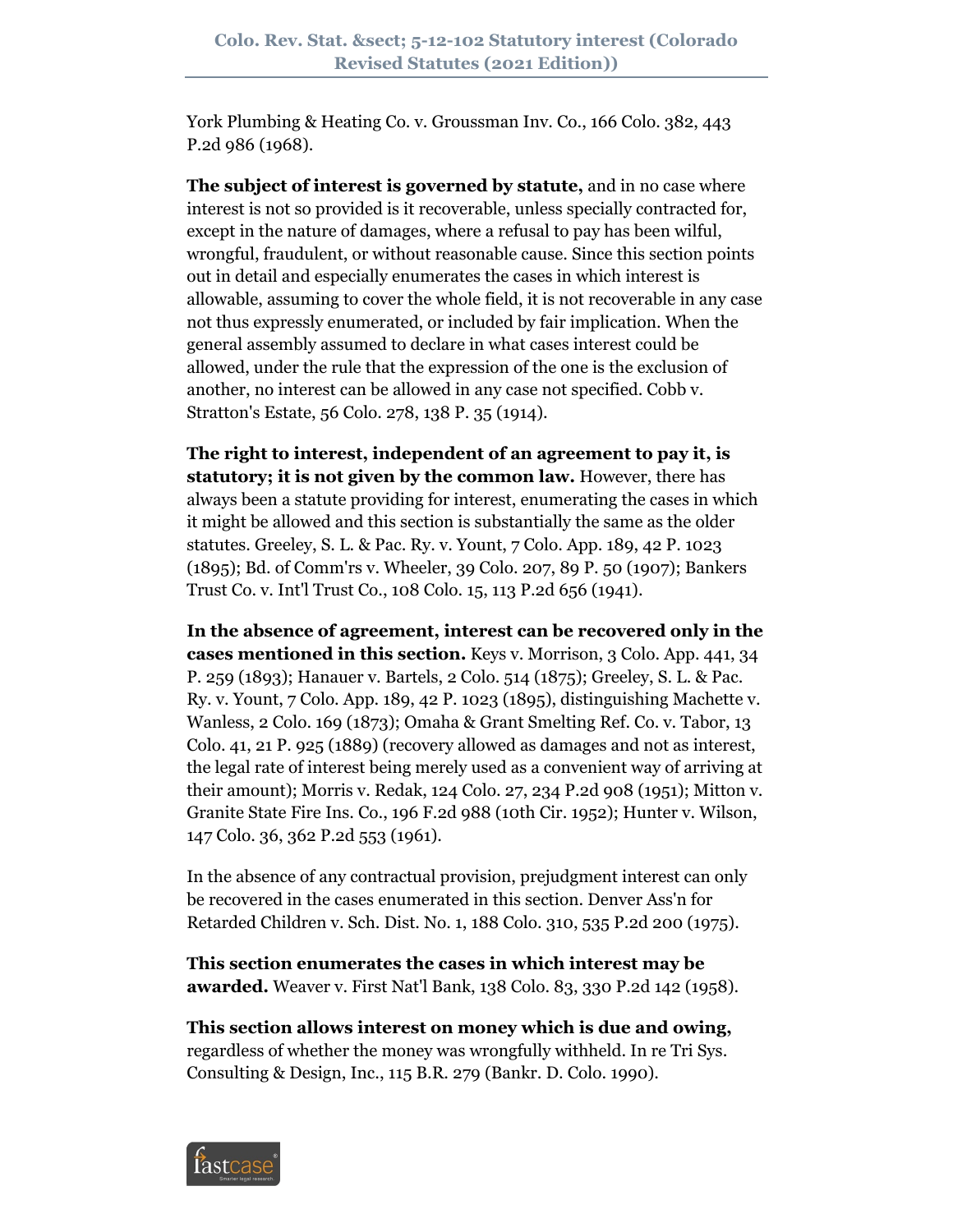**The right to recover interest is purely a legal one,** and in no sense an equitable right. Denver, S. P. & P. R. R. v. Conway, 8 Colo. 1, 5 P. 142 (1884); DeRemer v. Parker, 19 Colo. 242, 34 P. 980 (1893); Pettit v. Thalheimer, 3 Colo. App. 355, 33 P. 277 (1893); Patten v. Am. Nat'l Bank, 15 Colo. App. 479, 63 P. 424 (1900).

**1979 amendment applicable to judgments entered after effective date.** Subsection (1)(a), which became effective July 1, 1979, applies to any judgments entered after that date, even where the withholding of the property in question was prior to the effective date of the amendment. Great W. Sugar Co. v. N. Natural Gas Co., 661 P.2d 684 (Colo. App. 1982), aff'd sub nom. KN Energy, Inc. v. Great W. Sugar, Co., 698 P.2d 769 (Colo. 1985), cert. denied, 472 U.S. 1022, 105 S. Ct. 3489, 87 L. Ed. 2d 623 (1985).

**The intent of subsection (1)(a)** was to correct the situation in which a wrongdoer would stall settlement or judgment in order to reap the benefit of having use of money or property which was producing more profit for him than the statutory interest rate he would eventually have to pay. Any benefit resulting from the wrongful withholding was intended to be enjoyed not by the wrongdoer, but by the injured party. Great W. Sugar Co. v. KN Energy, Inc., 778 P.2d 272 (Colo. App. 1989).

**A subsection (1)(a) award of interest above the statutory rate** is allowed only to the extent of the defendant's actual gain or benefit realized on the wrongfully withheld money. Patterson v. BP Am. Prod. Co., 2015 COA 28, 360 P.3d 211.

**Section requires an award of prejudgment interest in a rescission action,** regardless of whether the issue was raised at trial or evidence was presented on the issue. Kennedy v. Gillam Dev. Corp., 80 P.3d 927 (Colo. App. 2003).

**Prejudgment and postjudgment interest should have been awarded** in homeowner's successful action against tenants for past-due rent and damage to premises. Butler v. Lembeck, 182 P.3d 1185 (Colo. App. 2007).

**A wrongful withholding need not involve actual fraud or be tortious in nature.** Section 38-10-117 provides that any conveyance made with the intent to hinder, delay, or defraud creditors is fraudulent. Stansbury v. Comm'r of Internal Rev., 102 F.3d 1088 (10th Cir. 1996).

**Corporate executive of insolvent company liable as a transferee of assets for unpaid income taxes and the interest that accrued since the taxes became due.** Transferee liable under §38-10-117(1) because

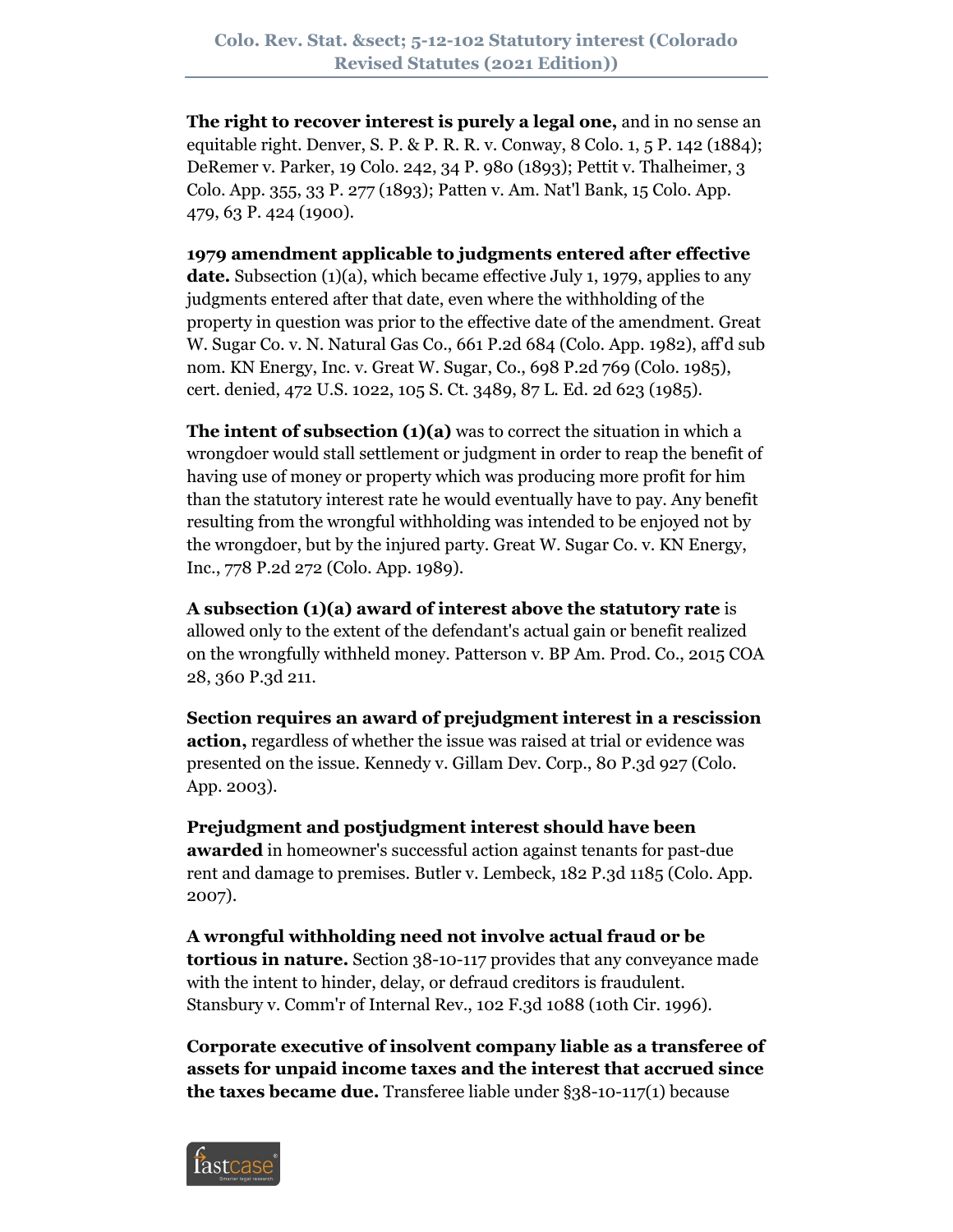conveyance was made with the intent to hinder, delay, or defraud creditors, in this case, the internal revenue service. While structuring the sale of the assets of the insolvent company, corporate executive (transferee) obtained multiple opinions on the foreseeable tax consequences. Informed by those opinions and his corporate acumen, executive knowingly chose to take a calculated risk. Scott v. Comm'r of Internal Rev., 236 F.3d 1239 (10th Cir. 2001).

**A wrongful withholding only requires the failure to pay or deliver money or property when there is an obligation to do so.** Therefore an insurer's failure to pay uninsured motorist benefits need not be tortious or in bad faith to be a wrongful withholding for purposes of this section. Peterman v. State Farm Mut. Auto. Ins. Co., 8 P.3d 549 (Colo. App. 2000).

**There are judicially created exceptions** to the general rule that the allowance of interest is a creature of statute. Davis Cattle Co. v. Great W. Sugar Co., 544 F.2d 436 (10th Cir. 1976), cert. denied, 429 U.S. 1094, 97 S. Ct. 1109, 51 L. Ed. 2d 541 (1977).

**A plaintiff is not entitled to prejudgment interest on all compensatory damages flowing from a wrongful withholding of property.** Rather, a proper award of prejudgment interest applies only to that part of the compensatory damages awarded for money or property wrongfully withheld. Dillen v. Health One, L.L.C., 108 P.3d 297 (Colo. App. 2004).

**Prejudgment interest under subsection (1) is recoverable in an insurer's equitable contribution action under former § 10-4- 707(3) of the Colorado no-fault insurance act.** Safeco Ins. Co. v. Westport Ins. Corp., 214 P.3d 1078 (Colo. App. 2009).

**Moratory interest.** As a matter of state law, Colorado recognizes moratory interest or the allowance of interest as damages. Moratory interest has been allowed in Colorado for more than 100 years. Davis Cattle Co. v. Great W. Sugar Co., 393 F. Supp. 1165 (D. Colo. 1975), aff'd, 544 F.2d 436 (10th Cir. 1976), cert. denied, 429 U.S. 1094, 97 S. Ct. 1109, 51 L. Ed. 2d 541 (1977).

Under Colorado law statutory interest cannot be awarded on an unliquidated claim but such does not preclude the awarding of moratory interest, i.e., interest by way of damages and not as a creature of statute. Davis Cattle Co. v. Great W. Sugar Co., 544 F.2d 436 (10th Cir. 1976), cert. denied, 429 U.S. 1094, 97 S. Ct. 1109, 511 L. Ed. 2d 541 (1977).

In allowing prejudgment interest, it is recognized that just compensation for the victim is a fundamental principle of damages, and that where money has

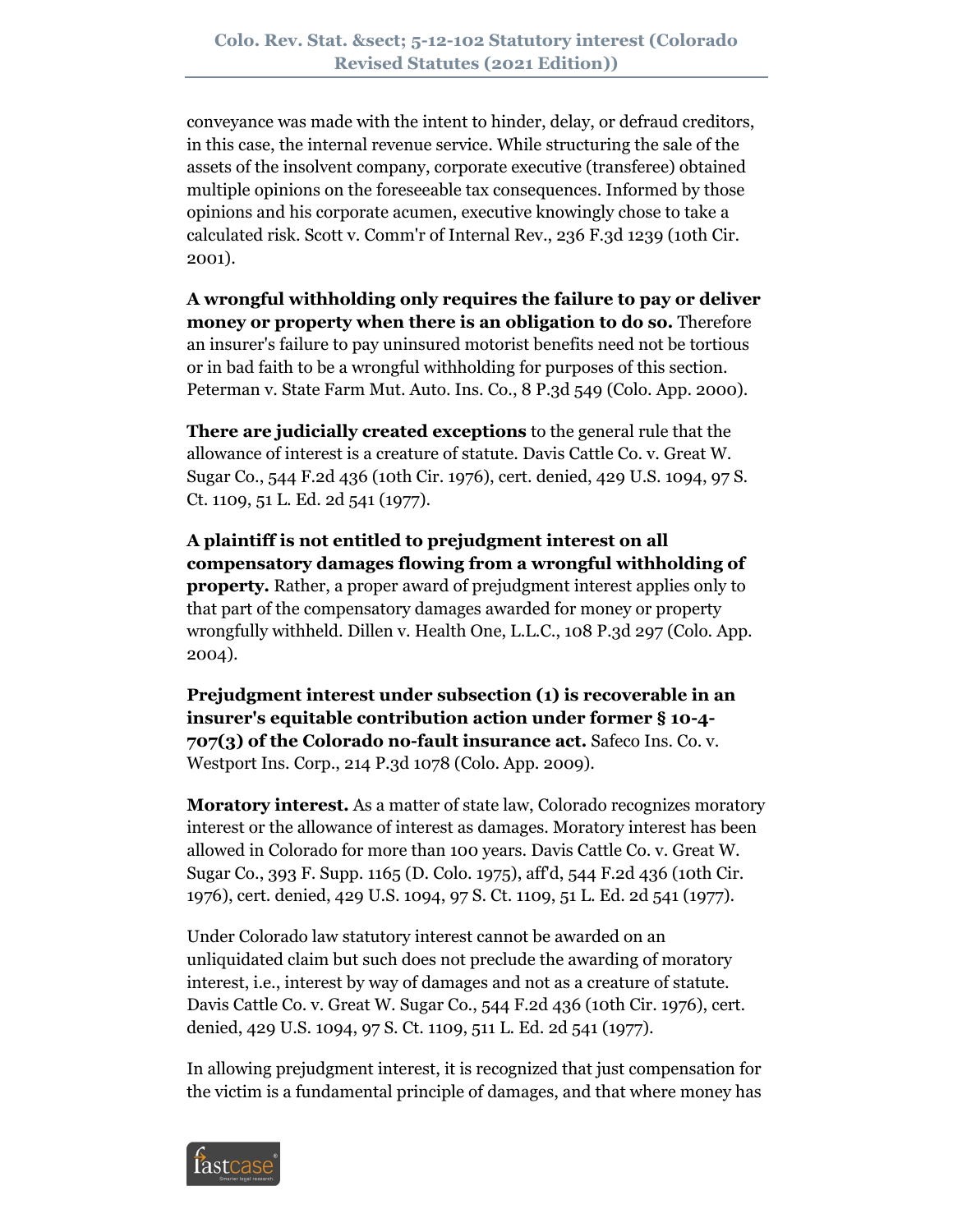been wrongfully withheld, it is only fair that the victim receive interest on the money thus withheld. Davis Cattle Co. v. Great W. Sugar Co., 544 F.2d 436 (10th Cir. 1976), cert. denied, 429 U.S. 1094, 97 S. Ct. 1109, 51 L. Ed. 2d 541 (1977); Robb v. Universal Constructors, Inc., 665 F.2d 998 (10th Cir. 1981).

A judgment awarding interest on damages when entered falls under this section, and as to the statutory rate. The rate of statutory interest, as distinguished from the rate of moratory interest, is fixed and mandatory. Davis Cattle Co. v. Great W. Sugar Co., 393 F. Supp. 1165 (D. Colo. 1975), aff'd, 544 F.2d 436 (10th Cir. 1976), cert. denied, 429 U.S. 1094, 975 S. Ct. 1109, 51 L. Ed. 2d 541 (1977).

In the absence of any proof as to the guilty party's gain, the statutory rate of interest for transactions entered into at that time should be awarded as damages. Alfred Brown Co. v. Johnson-Gibbons & Reed, 695 P.2d 746 (Colo. App. 1984).

The court does not err when it awards interest on a wrongfully withheld sum even though the exact amount is unliquidated until the date of judgment. Jasken v. Sheehy Constr. Co., 642 P.2d 58 (Colo. App. 1982).

Interest award on spouse's elective share of augmented estate and exempt property allowance is one of moratory interest which may run from date court finds elective share and allowance rather than from date of death of spouse. Matter of Estate of Smith, 718 P.2d 1069 (Colo. App. 1986).

For discussion of moratory interest award, see E.B. Jones Constr. Co. v. Denver, 717 P.2d 1009 (Colo. App. 1986).

**Buyer entitled to interest** where bank failed to deliver to the buyers a warranty deed as required by the contract, and trial court properly found that the bank wrongfully withheld the property. Cooper v. Peoples Bank & Trust Co., 725 P.2d 78 (Colo. App. 1986).

Trial court acted properly in finding that the defendants had wrongfully withheld funds from plaintiffs and in awarding such plaintiffs pre-judgment interest. Colo. Performance v. Mariposa Assoc., 754 P.2d 401 (Colo. App. 1987).

**A claim for damages for lost market value stemming from stock not being registered together with interest** measured by a percentage of that loss would have been one for prejudgment interest subject to the limitations of Colorado law. United Telecomms., Inc. v. Am. Television & Commc'ns Corp., 536 F.2d 1310 (10th Cir. 1976).

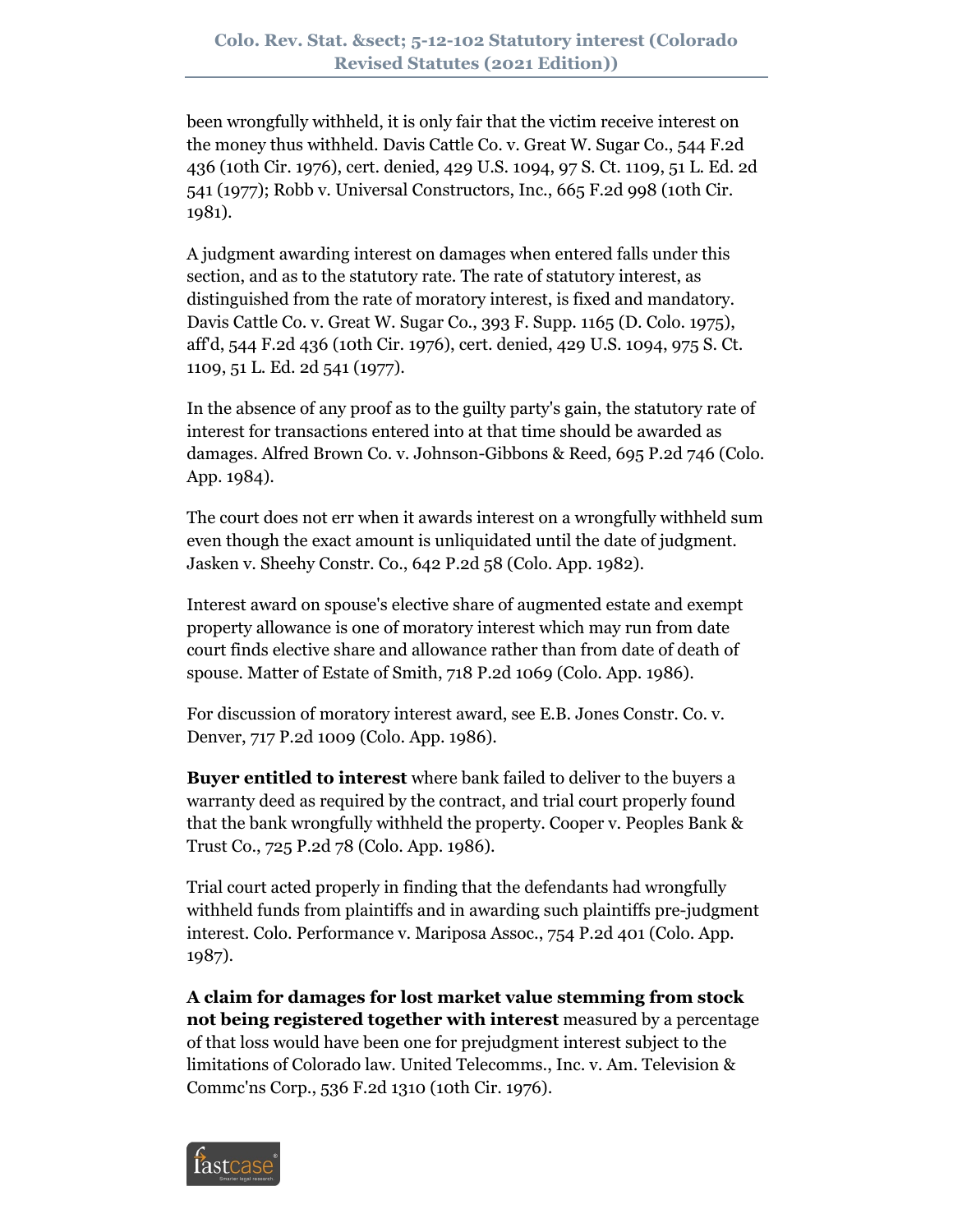**The Colorado interest statute does not deal with interest charges which arise from an independent debt** owed by the plaintiff to a third party. United Telecomms., Inc. v. Am. Television & Commc'ns Corp., 536 F.2d 1310 (10th Cir. 1976).

**Interest which appellant was obligated to pay on money which it was required to borrow** as a result of appellee's unwarranted delays and manipulations is not regulated by this section. United Telecomms., Inc. v. Am. Television & Commc'ns Corp., 536 F.2d 1310 (10th Cir. 1976).

**Brokerage commission due under oral contract falls within this section** and interest is due on the commission from the date that it was due and payable. Hayes v. N. Table Mt. Corp., 43 Colo. App. 467, 608 P.2d 830 (1979).

**Broker's commission became due as a matter of law** when the broker produced a buyer ready, willing, and able to purchase the property, and interest at the statutory rate began to accrue at that time. Mack v. McKanna, 687 P.2d 1326 (Colo. App. 1984).

**Interest from date of filing of complaint.** Where all of the transactions involving the secret profit made by the real estate agent in sale of building in violation of agent's fiduciary duty were completed on December 18, 1972, the principal would have been entitled to interest at the legal rate on the judgment from that date. However, since in the complaint the principal asked for interest only from the date of filing the complaint, interest from that period shall be part of the judgment. Lestoque v. M.R. Mansfield Realty, Inc., 36 Colo. App. 32, 536 P.2d 1146 (1975).

**A debtor cannot avoid the payment of interest by disputing an account,** and when the account or any portion thereof is found due, the creditor is entitled to interest on the amount due. Quad Constr., Inc. v. Wm. A. Smith Contracting Co., 534 F.2d 1391 (10th Cir. 1976).

**Award of prejudgment interest appropriate** where money was wrongfully withheld pursuant to a statute which conflicted with the constitutional provision of article XXI, section 4. Passarelli v. Schoettler, 742 P.2d 867 (Colo. 1987).

**An award of prejudgment interest in a judgment against the state** is not prohibited even though the general assembly did not expressly provide for an award nor is governmental immunity a bar to such an award. Passarelli v. Schoettler, 742 P.2d 867 (Colo. 1987).

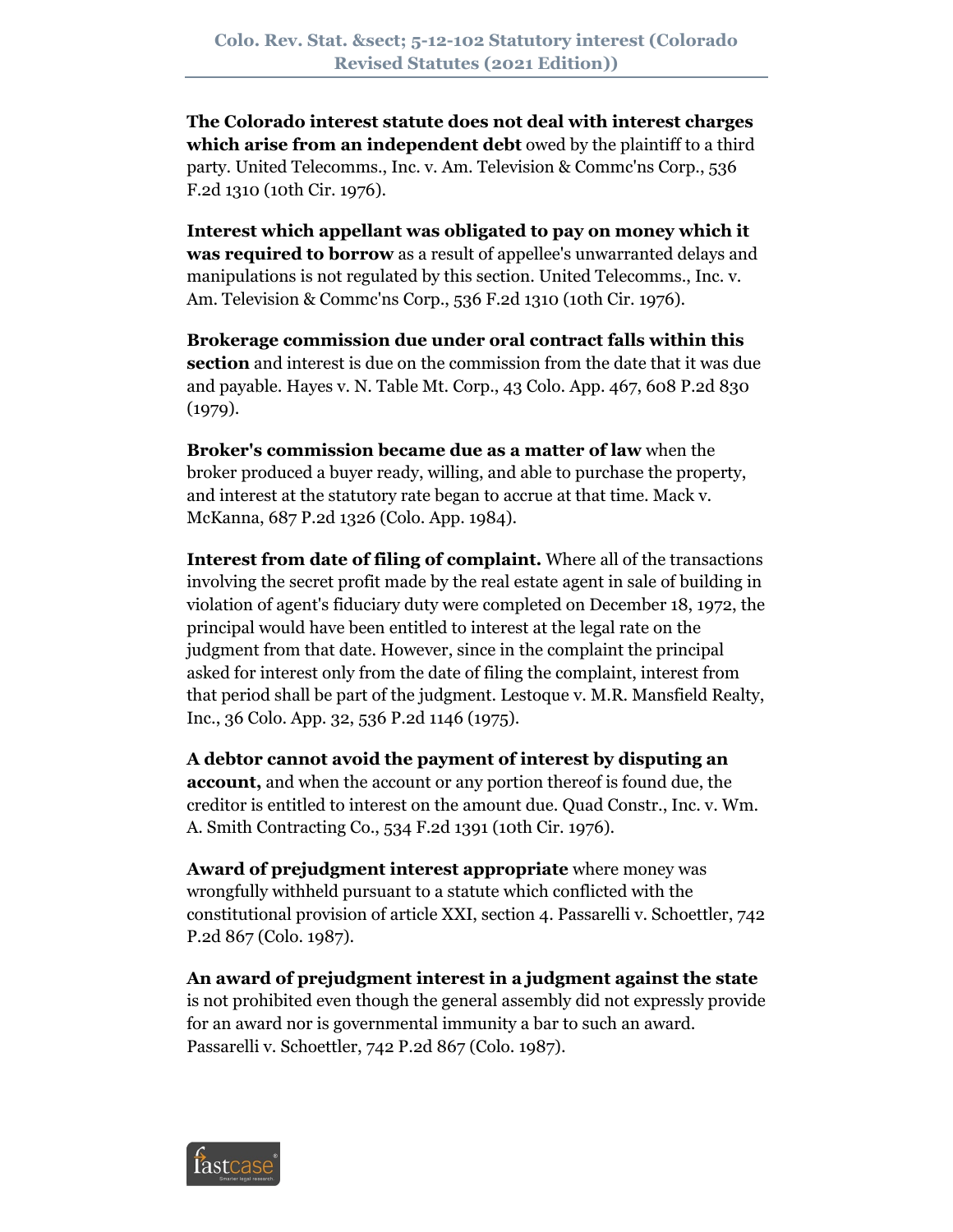### **Prejudgment interest may be awarded in property damage cases,**

as the legislative history clearly indicates that all cases are to be treated equally regarding the time that interest begins to accrue. Isbill Assocs. v. City & County of Denver, 666 P.2d 1117 (Colo. App. 1983); La Fond v. Basham, 683 P.2d 367 (Colo. App. 1984); Mesa Sand & Gravel v. Landfill, Inc., 776 P.2d 362 (Colo. 1989); Lowell Staats Min. Co. v. Pioneer Uravan, Inc., 878 F.2d 1259 (10th Cir. 1989); Teilhaber Mfg. v. Unarco Materials, 791 P.2d 1164 (Colo. App. 1989).

**Prejudgment interest may be awarded in breach of construction contract case** even if amount is unliquidated at time of wrongful withholding. Hott v. Tillotson-Lewis Const. Co., 682 P.2d 1220 (Colo. App. 1983); Teilhaber Mfg. v. Unarco Materials, 791 P.2d 1164 (Colo. App. 1989); cert. denied, 803 P.2d 517 (Colo. 1991).

**Prejudgment interest may be awarded in intentional interference with contract case,** as subsection (1)(b) is to be given a broad liberal construction to effectuate the general assembly's purpose of compensating parties for the loss of money or property to which they are entitled. Westfield Dev. v. Rifle Inv. Assoc., 786 P.2d 1112 (Colo. 1990).

**Prejudgment interest is permitted on the amount of compensatory damages** that an insured would have received under the insurance contract from the time of the insurer's wrongful withholding. Herod v. Colo. Farm Bureau Mut. Ins., 928 P.2d 834 (Colo. App. 1996).

**Prejudgment interest is permitted on the amount of wages for "comp time" employee earned while working for employer.** Because employee was not paid those wages when he or she left the company, employer's withholding was wrongful. Thus, employee is entitled to an award of prejudgment interest calculated on his or her award from the effective date of resignation to the date of final judgment. Remote Switch Sys. v. Delangis, 126 P.3d 269 (Colo. App. 2005).

**Nothing in the statute requires that a judgment creditor establish tortious conduct by a debtor to support award of prejudgment interest.** Benham v. Mfrs. Wholesalers Indem. Exch., 685 P.2d 249 (Colo. App. 1984); Cooper v. Peoples Bank & Trust Co., 725 P.2d 78 (Colo. App. 1986).

**Being the more specific statute, the plain terms of §8-41-203 control over this section** and, therefore, insurer is limited pursuant to subrogation agreement for workers' compensation to recover only the amount which it paid to the injured employee and cannot collect any interest on amount. Husson v. Meeker, 812 P.2d 731 (Colo. App. 1991).

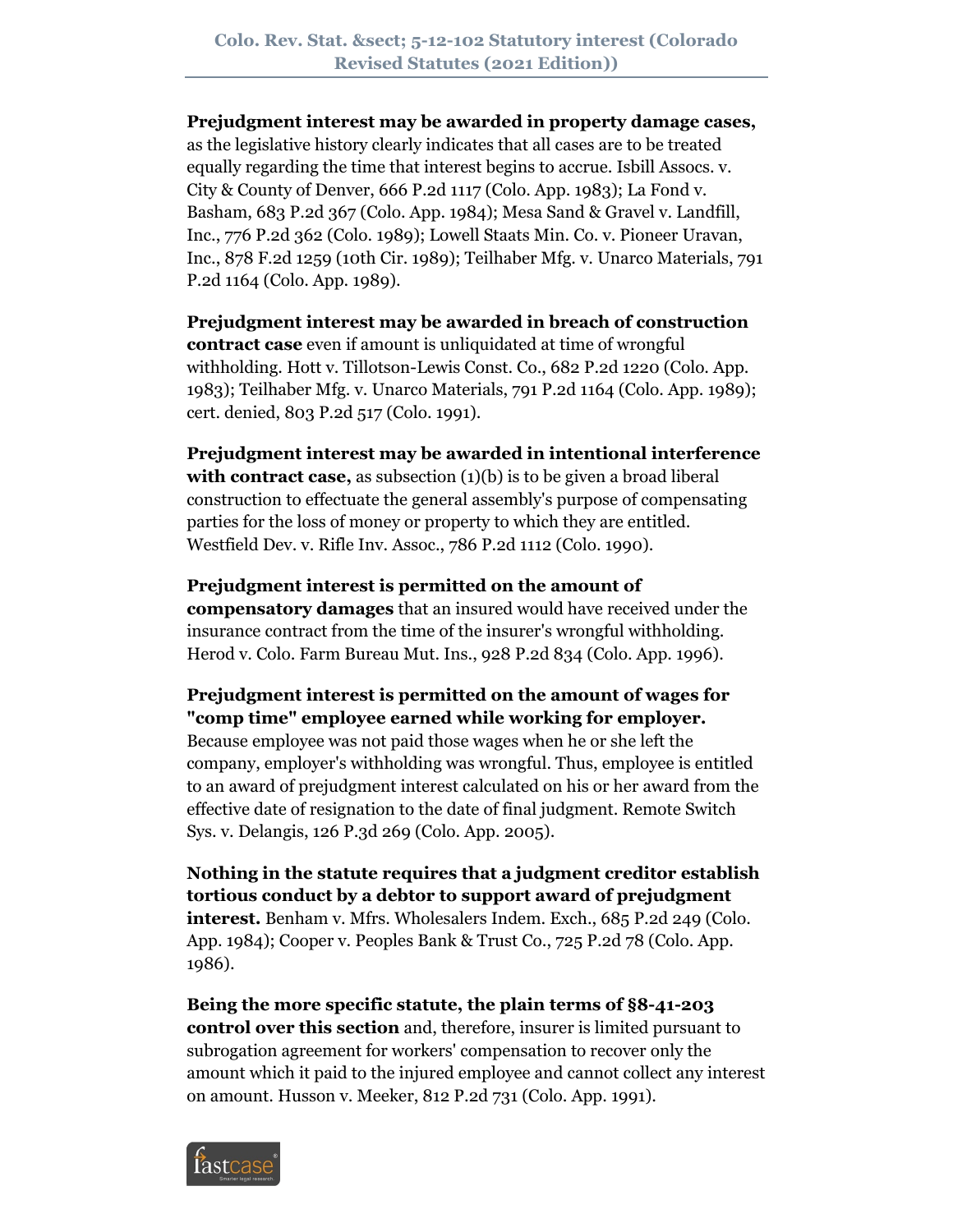**This section contains no requirement that town request statutory interest in its pleadings for court to award interest** pursuant to C.R.C.P. 54(c). Town of Breckenridge v. Golforce, Inc., 851 P.2d 214 (Colo. App. 1992).

**But, plaintiff not entitled to prejudgment interest in case of award of damages for emotional distress.** Purpose of prejudgment interest is to discourage a person responsible for payment of a claim from delaying payment until judgment or settlement. Award of emotional distress damages are not intended to compensate for wrongful delay in obtaining money or property. Allabashi v. Lincoln Nat'l Sales Corp., 824 P.2d 1 (Colo. App. 1990).

**Injuries properly determined as "personal" and not "property"** in case where toxic contamination to property caused homeowners inconvenience and loss of peace of mind based on their fear that contaminants could be present in portions of their homes and the perceived stigma attached to homes in the neighborhood. Therefore, the trial court was correct in awarding prejudgment interest on damages at the rate allowed for cases involving "personal injuries". Antolovich v. Brown Group Retail, Inc., 183 P.3d 582 (Colo. App. 2007).

**Trial court erred in awarding post-judgment interest to accrue at 8% per annum** when promissory note provided for interest to accrue at 13% per annum until paid in full. Dikeou v. Dikeou, 916 P.2d 601 (Colo. App. 1995), rev'd on other grounds, 928 P.2d 1286 (Colo. 1996).

**Trial court erred in denying plaintiff an award of prejudgment interest on disputed portion of settlement funds** that had been placed in a money market account pending the outcome of the trial. Fasing v. LaFond, 944 P.2d 608 (Colo. App. 1997).

**Trial court erred in setting off the settlement payment before statutory prejudgment interest accrued on the jury verdict.** Marso v. Homeowners Realty, 2018 COA 15M, 418 P.3d 542.

**Creditor defendant entitled to post-judgment interest during its appeal under subsection (4).** Post-judgment interest continues to accrue until the judgment is satisfied. Indian Mtn. v. J.P. Campbell & Assocs., 921 P.2d 65 (Colo. App. 1996).

**The inquiry under this section is whether the money or property was wrongfully withheld from the nonbreaching party,** and not whether the nature of the conduct of the breaching party brings him or her

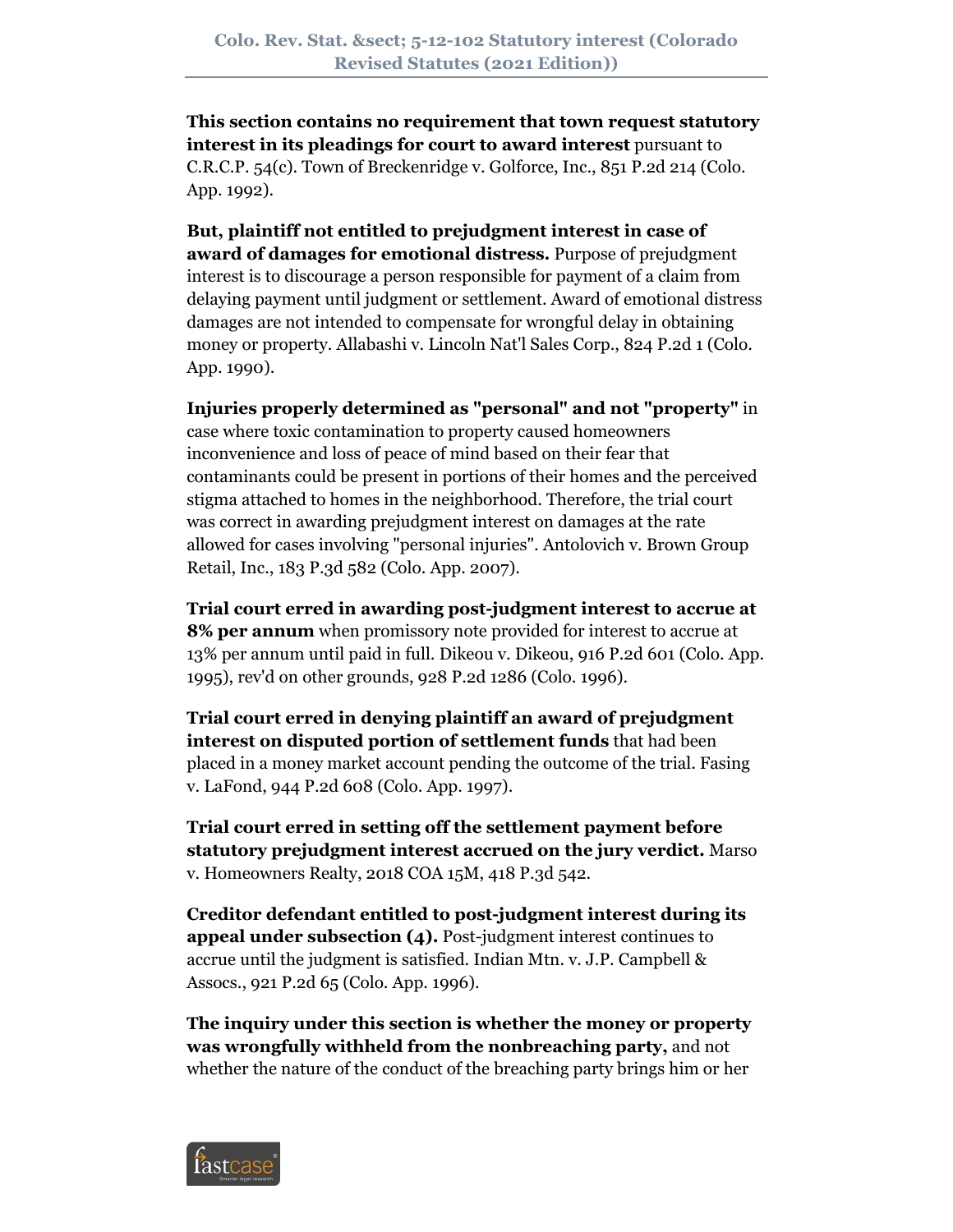within the ambit of the statute. Rodgers v. Colo. Dept. of Human Servs., 39 P.3d 1232 (Colo. App. 2001).

Where one party withholds money from another party in reliance on an administrative order that is subsequently reversed, the party withholding the money was not entitled to the money; therefore, the party that was deprived of the use of the money is entitled to an award of interest on the amount of money that was wrongfully withheld. Rodgers v. Colo. Dept. of Human Servs., 39 P.3d 1232 (Colo. App. 2001).

# **B. Bonds.**

**Interest upon the penalty of a bond is allowed, and** the penalty in a bond is the amount which the obligors agree to pay, if the whole penalty be needed to satisfy the damages sustained by the obligee by a breach of the bond, and is due as soon as the breach occurs. Mass. Bonding & Ins. Co. v. State ex rel. Mallin, 141 Colo. 259, 347 P.2d 507 (1959).

**An amount becomes due on a performance bond when the bills for costs are submitted to the surety.** A dispute as to the amount due does not remove the claim from this section. Asphalt Paving Co. v. United States Fid. & Guar. Co., 671 P.2d 1013 (Colo. App. 1983).

**The fact that the amount of the judgment, together with interest, exceeds the penalty of a bond** does not preclude the collection of principal and interest. Mass. Bonding & Ins. Co. v. State ex rel. Mallin, 141 Colo. 259, 347 P.2d 507 (1959).

The fact that a judgment was not satisfied, in due course, and that, as a consequence, the amount of that judgment together with accrued interest now exceeds the penalty of a bond does not preclude the collection of principal and interest. Key Sav. & Loan Ass'n v. Travelers Indem. Co., 32 Colo. App. 358, 513 P.2d 737 (1973).

# **C. Promissory Notes.**

**Note may provide for payment of interest.** Under this section a promissory note which provides that upon failure to pay the principal when due interest shall be payable from date of note is a good contract, and the interest is recoverable. McKay's Estate v. Belknap Sav. Bank, 27 Colo. 50, 59 P. 745 (1899).

**Upon a guaranty indorsed on a promissory note,** both the principal and the interest specified in the note may be recovered. Martin v. Hazzard Powder Co., 2 Colo. 596 (1875).

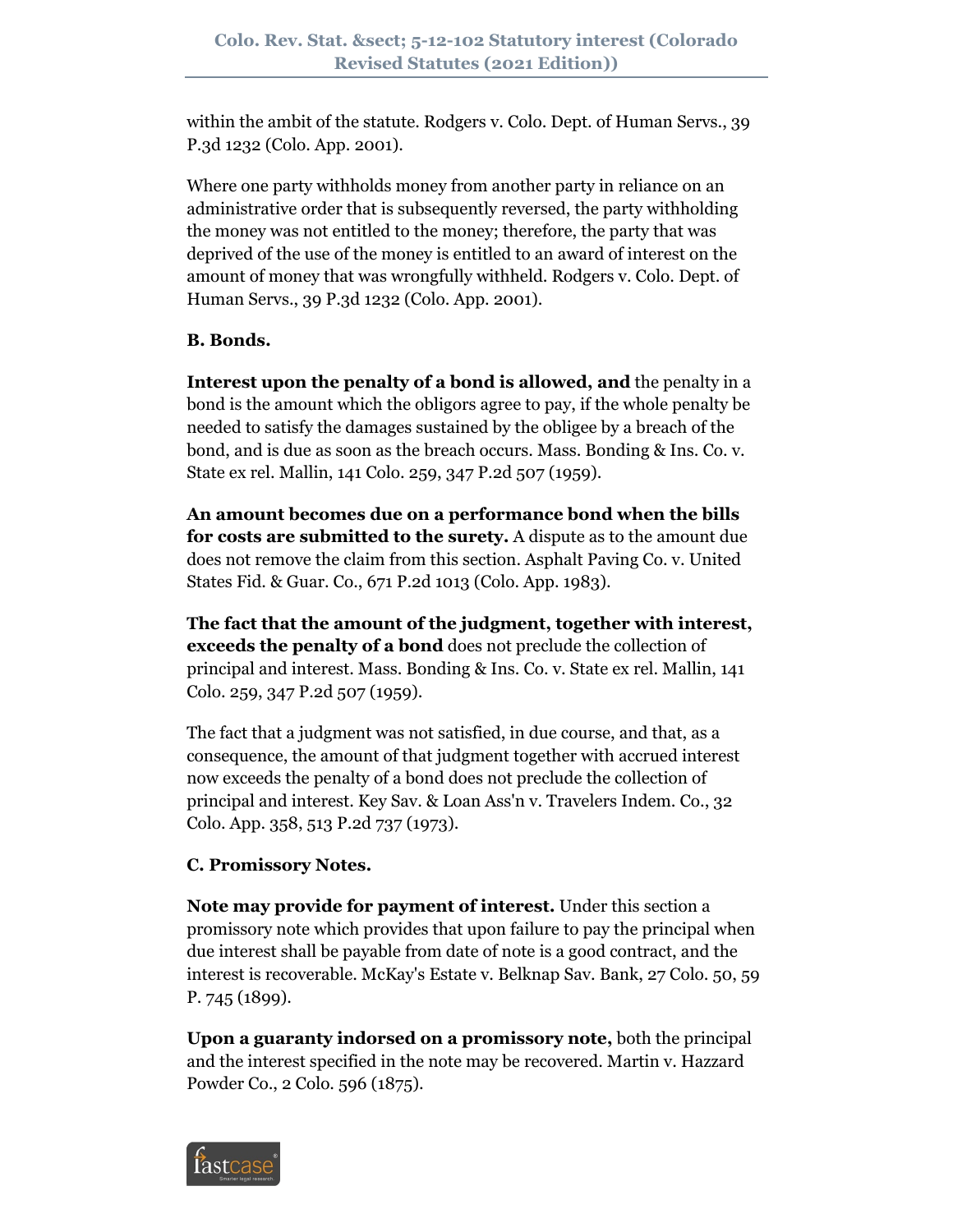**Only statutory rate of interest allowed.** Where judgment is procured upon a note, only statutory interest as allowed by this section can be recovered, notwithstanding the note provides for higher interest on amounts not paid when due. Hiller v. Matheny, 81 Colo. 459, 256 P. 10 (1927).

**In an action to recover the amount paid for notes where the purchase is rescinded** for fraud, the basis of recovery is the benefit to the defendant, and where there is an absence of proof as to the interest rate which would produce an amount equal to such benefit the statutory legal rate should be adopted. Bankers Trust Co. v. Int'l Trust Co., 108 Colo. 15, 113 P.2d 656 (1941).

**Where the rate of interest is left blank** on a promissory note, the legal rate, as provided by this section, is six percent, and the insertion of a higher rate of interest by the holder constitutes a material alteration which renders the note invalid. Farmers State Bank v. Klein, 159 Colo. 165, 410 P.2d 632 (1966).

If the person executing a preprinted form note which provides a blank for interest does not want to be bound to such, then the provision should be stricken or the word "none" should be inserted in the blank; otherwise interest at the statutory rate is due. Fin. Mgmt. Task Force, Inc. v. Altberger, 807 P.2d 1230 (Colo. App. 1990).

# **D. Other Instruments of Writing.**

**The "other instrument of writing" as used in this section is** one based on contractual relations, an instrument importing mutuality, one which implies an obligation to pay for a consideration rendered. Cobb v. Stratton's Estate, 56 Colo. 278, 138 P. 35 (1914).

**A will is not such an instrument.** Cobb v. Stratton's Estate, 56 Colo. 278, 138 P. 35 (1914).

**Interest in a legacy is not allowable.** Cobb v. Stratton's Estate, 56 Colo. 278, 138 P. 35 (1914).

**The term "instrument of writing" has a definite legal meaning which excludes a verdict** as something essentially different. Hawley v. Barker, 5 Colo. 118 (1879); Cobb v. Stratton's Estate, 56 Colo. 278, 138 P. 35  $(1914).$ 

**An instrument of writing implies an agreement or contract** which it contains and of which it is the memorial. Hawley v. Barker, 5 Colo. 118 (1879); Cobb v. Stratton's Estate, 56 Colo. 278, 138 P. 35 (1914).

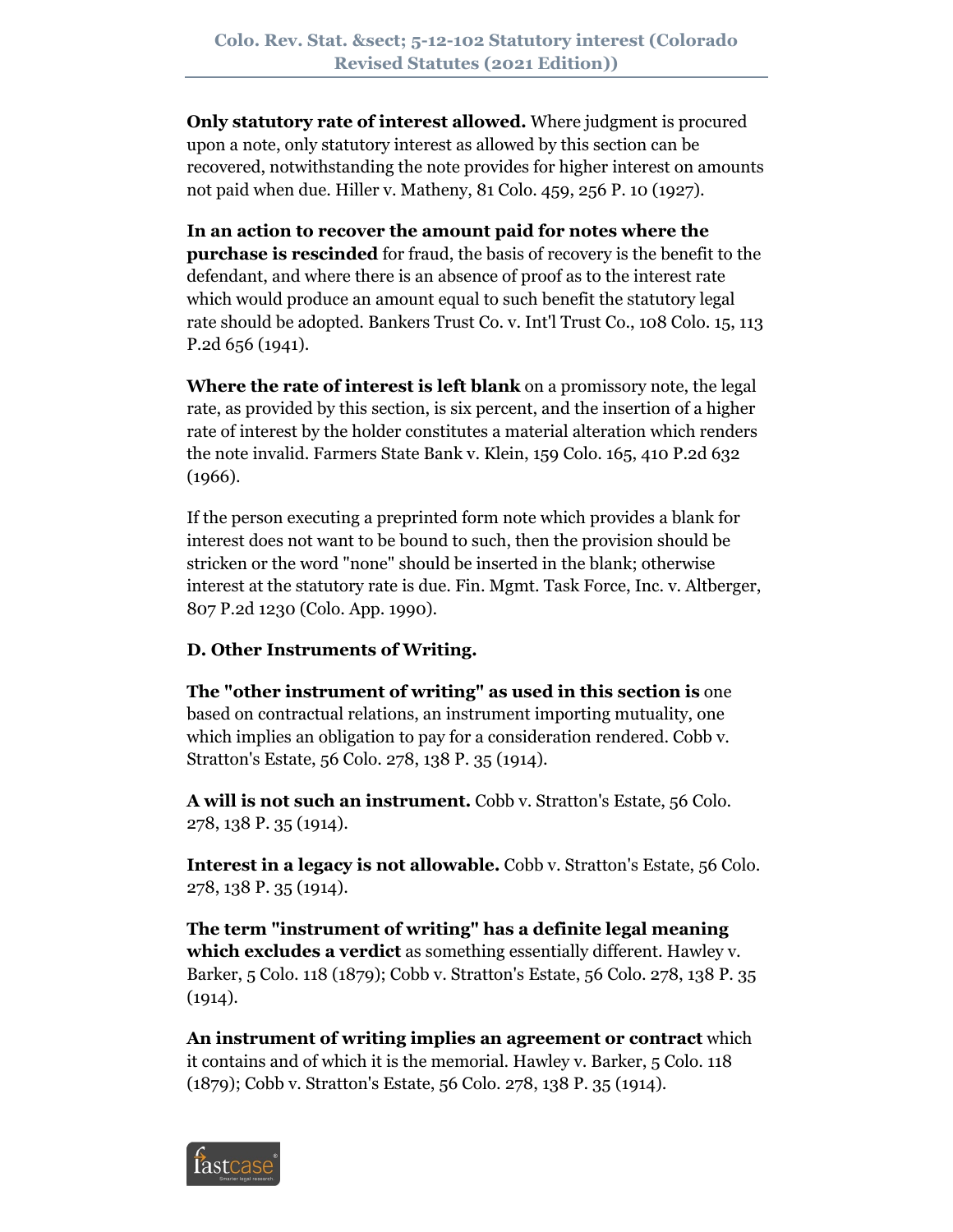**This definition is in effect a declaration that** such "other instrument of writing" must be one having the characteristics of a bond, bill, or promissory note and may not be something essentially different. Cobb v. Stratton's Estate, 56 Colo. 278, 138 P. 35 (1914).

**A policy of insurance** is a contract and is within the meaning of "other instrument of writing". Bloom v. Wolfe, 37 Colo. App. 407, 547 P.2d 934 (1976).

**Coupons from municipal bonds, being issued by the municipality in its business, rather than its governmental function, are "promissory notes"** or "other instruments of writing" within the meaning of this section and bear interest from their maturity as therein provided. Bd. of Comm'rs v. Geer, 108 F. 478 (8th Cir. 1901).

**Where leased property is thrown into the hands of a receiver and the landlord directs the tenant to pay no rent** to anyone, on which direction he so acts, this does not, under this section, relieve him from liability for interest on payments so withheld. Lamar Cold Storage Co. v. Union Ice & Storage Co., 77 Colo. 556, 238 P. 42 (1925).

### **E. Judgments.**

**A judgment creditor who has a claim which falls within the clearly expressed wording of this section is entitled to interest** on such claim from the date and at the rate specified in the statute. Stone v. Currigan, 138 Colo. 442, 334 P.2d 740 (1959).

**This section authorizes interest** at the legal rate on the amount of a judgment from and after entry thereof. Denver-Albuquerque Motor Transp., Inc. v. Galligan, 145 Colo. 71, 358 P.2d 28 (1960).

Interest on a judgment is specifically authorized by this section. Sec. Ins. Co. v. Houser, 191 Colo. 189, 552 P.2d 308 (1976).

Pursuant to this section, interest is recoverable from the date the amount becomes due. Flight Sys. v. Elgood-Mayo Corp., 660 P.2d 909 (Colo. App. 1982).

Where the insurance contract does not specify a rate of interest, the general statutory rate of eight percent governs the recovery of postjudgment interest. Church v. Am. Standard Ins. Co., 764 P.2d 405 (Colo. App. 1988); Loza v. State Farm Mut. Auto. Ins. Co., 971 P.2d 251 (Colo. App. 1998).

**Although an underinsured motorist policy is a contract and therefore would fall under this section, which dictates interest to** 

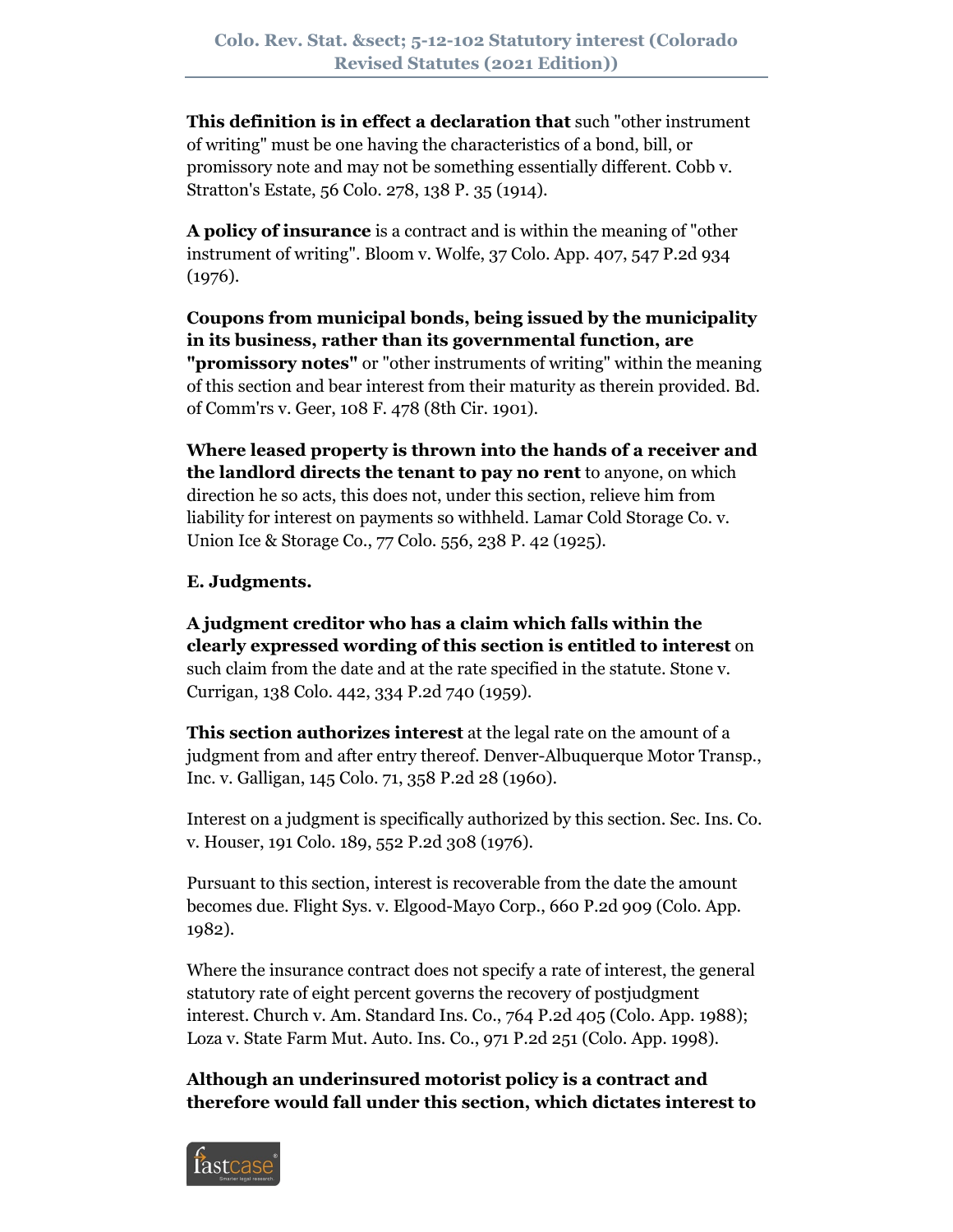**accrue at eight percent,** the claim under that policy may be premised upon a tort claim for bodily injury and therefore accrue interest at the higher rate dictated by §13-21-101. Here, plaintiff's underinsured motorist claim was for damages resulting from the tort of another person, even though it also involved the contract with his insurer; therefore, he was entitled to the higher interest rate of  $\S$ 13-21-101. Parker v. USAA, 216 P.3d  $7$  (Colo. App. 2007), aff'd, 200 P.3d 350 (Colo. 2009).

**The postjudgment interest rate authorized by this section serves as the interest rate for judgments involving personal injury protection benefits.** If the interest rate under § 10-4-708 were to serve as the prejudgment and the postjudgment interest rate, an inconsistency would exist between this section and § 10-4-708, which establishes the prejudgment interest rate in personal injury protection benefit cases. Loza v. State Farm Mut. Auto. Ins. Co., 971 P.2d 251 (Colo. App. 1998).

**A trial court errs in awarding interest from the date of filing the complaint.** Denver-Albuquerque Motor Transp., Inc. v. Galligan, 145 Colo. 71, 358 P.2d 28 (1960).

**Allowing interest from date of arbitration award** is not error. Columbine Valley Constr. Co. v. Bd. of Dirs., 626 P.2d 686 (Colo. 1981).

**Interest accrues from the date of the wrong, not from the date of the judgment.** Isbill Assocs., Inc. v. Denver, 666 P.2d 1117 (Colo. App. 1983); Bassett v. Eagle Telecomms., 750 P.2d 73 (Colo. App. 1987); Colo. Performance Corp. v. Mariposa Assocs., 754 P.2d 401 (Colo. App. 1987).

**Interest on property damage award accrues from the time the cause of action accrued, that is, from the date on which the injured party was wronged.** Federal Ins. Co. v. Ferrellgas, Inc., 961 P.2d 511 (Colo. App. 1997).

**Interest on damage award in an ADA claim accrues from the date of judgment** and not from the date of the jury verdict. Fail v. Cmty. Hosp., 946 P.2d 573 (Colo. App. 1997).

**When attorney fees are awarded,** not as damages but to shift the burden of litigation, interest on the award runs from the date of the final order quantifying the amount of fees and not from any earlier judgment or order that might have established a party's right to recover damages or fees without specifying an amount. Kennedy v. King Soopers Inc., 148 P.3d 385 (Colo. App. 2006).

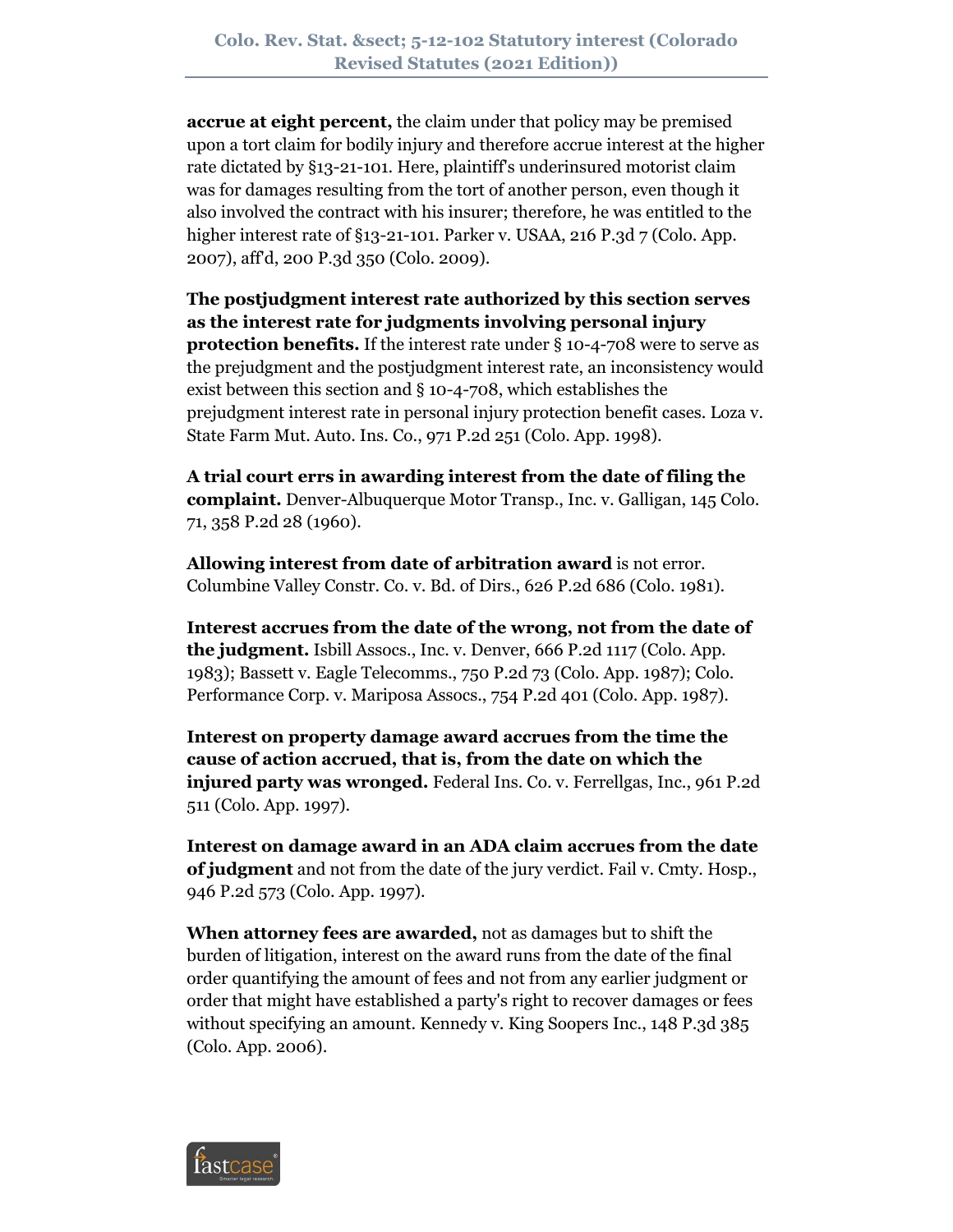# **Under this section fixing the rate of interest at six percent,** a

judgment fixing the rate of interest in such case higher is erroneous. Bd. of County Comm'rs v. Bd. of County Comm'rs, 15 Colo. 320, 25 P. 508 (1890).

**After judgment is entered, this section is applicable** in regard to collection of interest on judgment. Schoenfeld v. Neher, 453 F.2d 896 (10th Cir. 1972).

**Insurer cannot owe postjudgment interest in absence of an enforceable judgment.** Old Republic Ins. Co. v. Ross, 180 P.3d 427 (Colo. 2008).

**A plaintiff on the entry of a judgment becomes a creditor as contemplated by this section;** he becomes a judgment creditor and clearly comes within the statutory purview of those entitled to recover interest. Stone v. Currigan, 138 Colo. 442, 334 P.2d 740 (1959).

**Where a judgment is entered "nunc pro tunc",** plaintiff should have interest on the amount to be found due as of the date it is considered reduced to judgment since, except as to the rights of third persons, a judgment "nunc pro tunc" is retrospective and has the same force and effect, to all intents and purposes, as though it had been entered at the time when the judgment was originally rendered. Stone v. Currigan, 138 Colo. 442, 334 P.2d 740 (1959).

**Similarly, where the court orders claims to be restored "with legal interest",** such claims duly allowed are of like significance, and bear the same interest as entered judgments under this section. Myers v. Colo. Pulp & Paper Co., 95 Colo. 328, 35 P.2d 1020 (1934).

**A verdict for the full amount due under a contract of sale** is tantamount to a determination that plaintiffs substantially complied with the terms of the contract, and that the sums provided therein became due and payable according to its tenor; this being so, they are entitled to statutory interest after maturity. Baer Bros. Land & Cattle Co. v. Reed, 197 F.2d 569 (10th Cir. 1952).

**Where a motion for a new trial is overruled** and thereafter a trial court computes interest on the verdict and orders judgment in the amount of the verdict and interest, this concludes the trial court's action relative to the judgment, and it becomes the final judgment. Green v. Jones, 134 Colo. 208, 304 P.2d 901 (1956).

**In a suit on a foreign judgment,** it is proper to allow interest on the original judgment and make the sum of principal and interest the principal

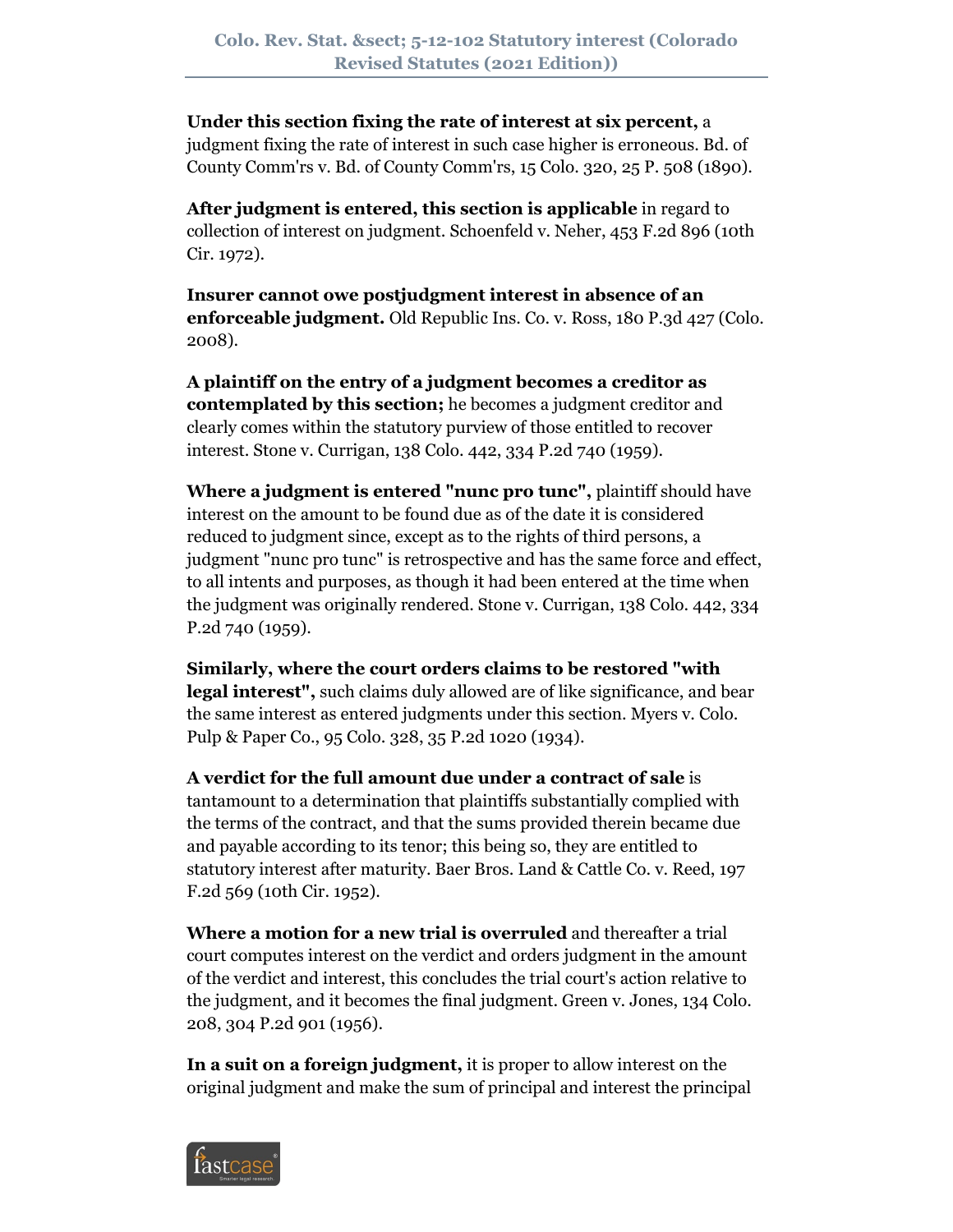amount of the judgment, which will also draw interest. Bruckman v. Taussig, 7 Colo. 561, 5 P. 152 (1884).

**Judgment awarding prejudgment interest is not final until the amount of such interest is reduced to a sum certain.** Grand County Custom Homebuilding, LLC v. Bell, 148 P.3d 398 (Colo. App. 2006).

**Garnishor is entitled to postjudgment interest on a garnishment amount based on the garnishee's unreasonable delay in paying the sums due.** There is no basis to treat a garnishee against whom a judgment is entered differently from a defendant against whom another judgment is entered. Thompson v. Catlin Ins. Co. (UK) Ltd., 2018 CO 95, 431 P.3d 224.

**F. Accounts and Money Due on Account.**

**This section provides that interest shall be allowed upon all moneys after they become due.** Peterson v. Shaffer, 143 Colo. 138, 352 P.2d 281 (1960).

**Any creditor who can bring himself within the terms of this section is entitled to interest** from his debtor. Stone v. Currigan, 138 Colo. 442, 334 P.2d 740 (1959); Mass. Bonding & Ins. Co. v. State ex rel. Mallin, 141 Colo. 259, 347 P.2d 507 (1959).

**While this section does not say who shall pay interest,** it necessarily follows that if a creditor is entitled to receive interest, his debtor must be charged with the payment thereof; if a judgment creditor is entitled to recover interest then the judgment debtor must be the one to pay it, since this section does not expressly or by implication exclude or except any judgment creditor or judgment debtor. Stone v. Currigan, 138 Colo. 442, 334 P.2d 740 (1959).

**This section is clear and concise with reference to judgement creditors.** Stone v. Currigan, 138 Colo. 442, 334 P.2d 740 (1959).

**This section, because it imposes upon the debtor an additional burden in the way of damages for the withholding of money after it becomes due on account,** should be strictly construed. Patten v. Am. Nat'l Bank, 15 Colo. App. 479, 63 P. 424 (1900); Smith-McCord-Townsend Co. v. Camenga, 104 Colo. 7, 87 P.2d 751 (1939); Hunter v. Wilson, 147 Colo. 36, 362 P.2d 553 (1961).

**Meaning of word "account".** The word "account", when used alone, as in this section, without words of limitation, extension, qualification, or explanation is sometimes equivalent to the word "claim" or "demand" when

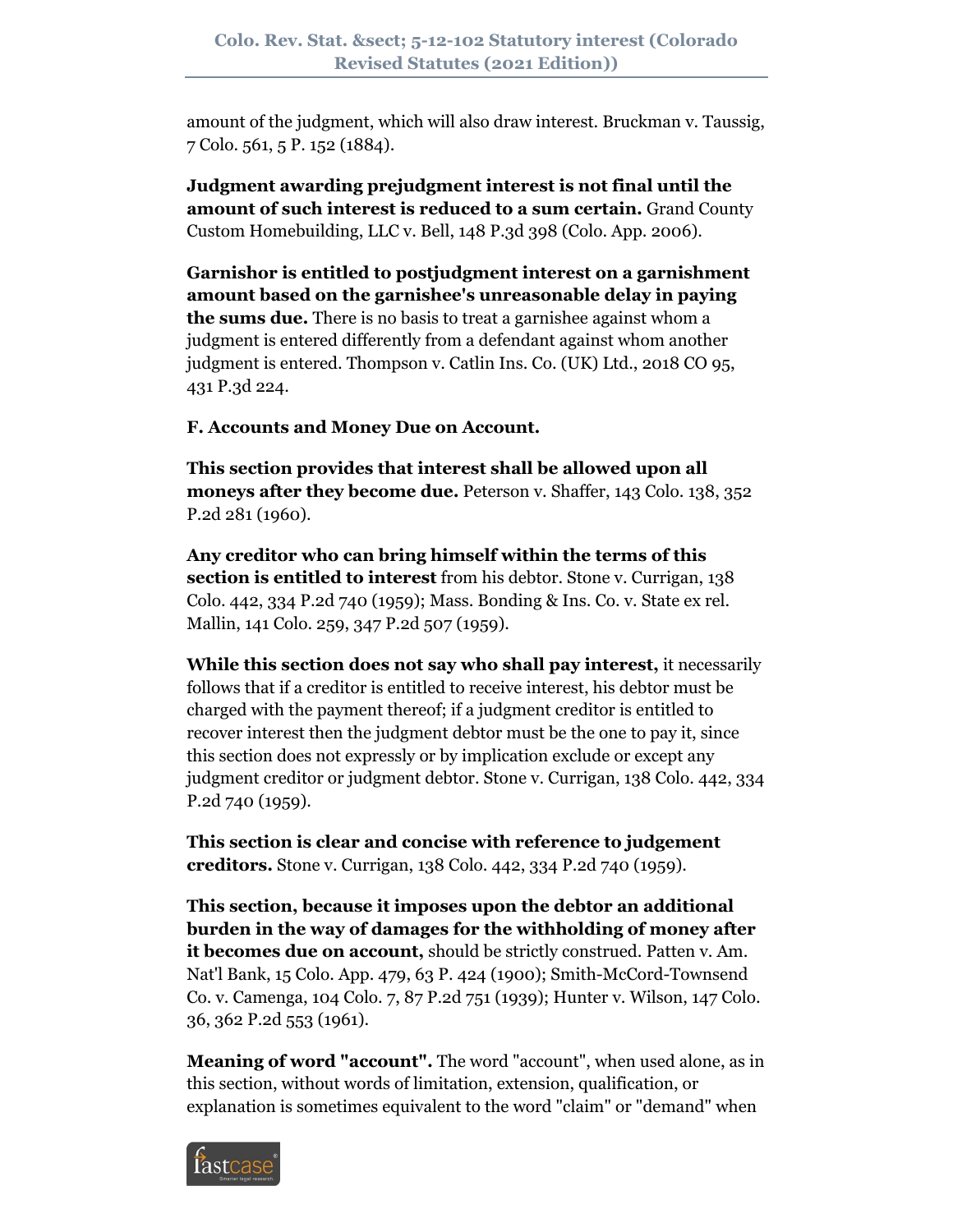referring to an indebtedness arising out of contract or some fiduciary relation. Donley v. Bailey, 48 Colo. 373, 110 P. 65 (1910).

**"Money due on account" includes fixed commission.** As this section does not limit or qualify the meaning of the word "account", the phrase "money due on account", must include the claim of one who by procuring a lease of lands for another earns a fixed sum as a commission, and he is entitled to interest from the time the claim became due, it being liquidated. Donley v. Bailey, 48 Colo. 373, 110 P. 65 (1910); Harvey v. Denver & R. G. R. R., 56 Colo. 570, 139 P. 1098 (1914).

**The award of interest on commissions** from the dates of the deeds, based on the reasonable determination that the commissions are due at such times, is proper. Manufacturer's Nat'l Bank v. Hartmeister, 411 F.2d 173 (10th Cir. 1969).

**Interest may be recovered on a liquidated sum** admitted to be due and payable on a day certain. Higgins v. Armstrong, 9 Colo. 38, 10 P. 232 (1886); Harvey v. Denver & R. G. R. R., 56 Colo. 570, 139 P. 1098 (1914).

**This section in its present form has been carried over into the law of Colorado from early time,** and the Colorado courts have traditionally required the allowance of interest on liquidated claims. N. Drive-In Theatre Corp. v. Park-In Theatres, Inc., 248 F.2d 232 (10th Cir. 1957).

**The federal courts have given the statute a like construction.** N. Drive-In Theatre Corp. v. Park-In Theatres, Inc., 248 F.2d 232 (10th Cir. 1957).

**So where the amount payable under a contract is a liquidated amount,** it falls within the definitions contained in the statute. York Plumbing & Heating Co. v. Groussman Inv. Co., 166 Colo. 382, 443 P.2d 986 (1968).

**A liability fixed by law is a liquidated liability.** T. & M. Transp. Co. v. Shattuck Chem. Co., 158 F.2d 909 (10th Cir. 1947).

**For interest recovered by carrier under interstate commerce act,** see T. & M. Transp. Co. v. Shattuck Chem. Co., 158 F.2d 909 (10th Cir. 1947).

**State entitled to interest on taxes not paid to treasurer by state auditor.** Where the state auditor keeps an account of the money received by him for taxes, which is due within 30 days after he receives it -- that is, the statute requires him to pay it into the treasury within the 30 days -- on each payment of taxes not paid over to the treasurer the state is entitled to

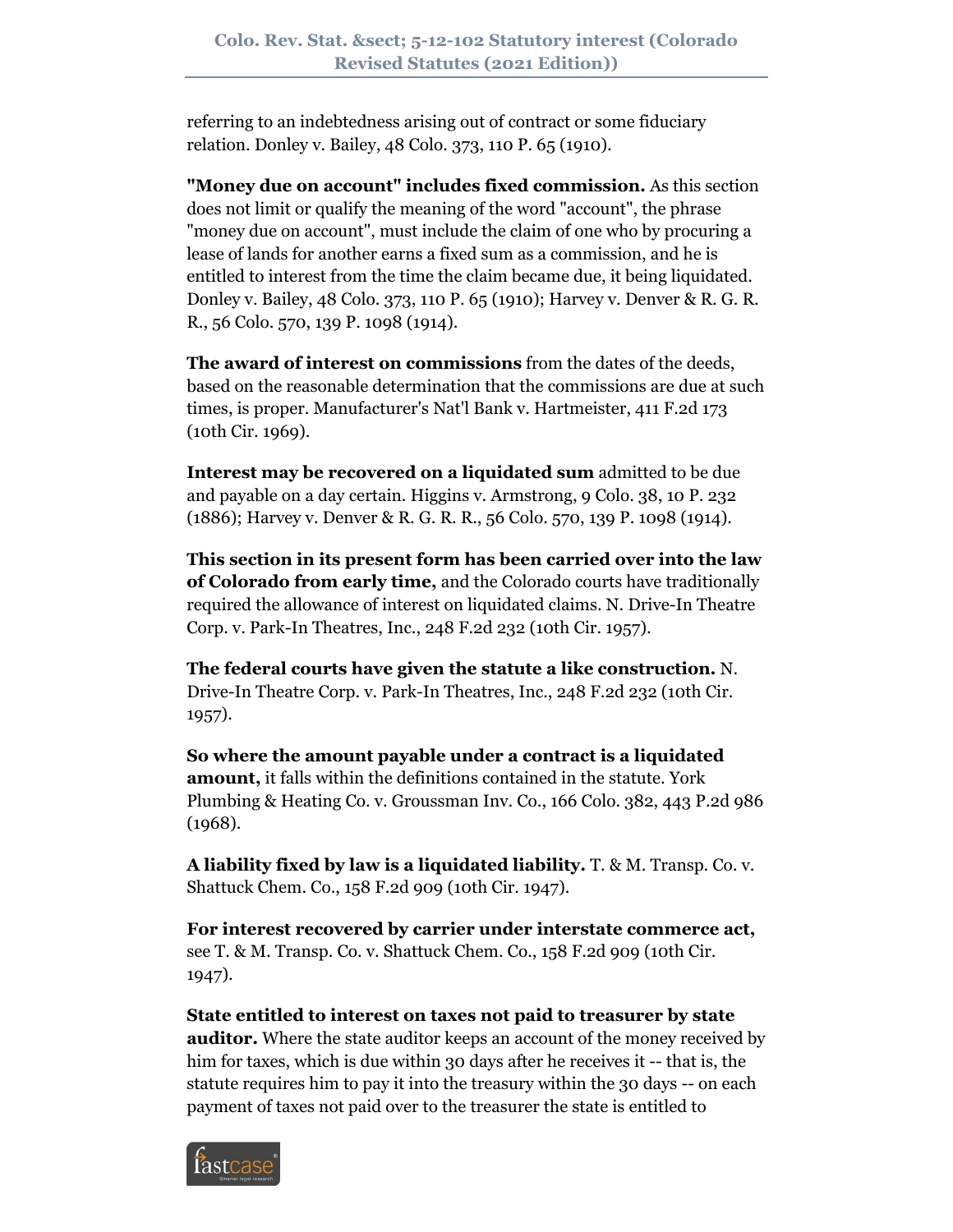interest under this section from the expiration of 30 days after its receipt by the auditor. Am. Bonding Co. v. People, 53 Colo. 512, 127 P. 941 (1912).

**As towns and cities in business transactions are liable for interest,** in the absence of statute, the same as private corporations or individuals, despite the conclusion reached by this court in Bd. of Comm'rs v. Wheeler, 39 Colo. 207, 89 P. 50 (1907), which was but dicta in that case. City of Golden v. W. Lumber & Pole Co., 60 Colo. 382, 154 P. 95 (1916).

**In entering into a contract for services, a city lays aside its attributes of sovereignty** and becomes liable just as an individual would be liable, including for interest. City & County of Denver v. Thomas, 176 Colo. 483, 491 P.2d 573 (1971).

**A city which refuses or neglects payment of a just demand is liable for interest** thereon. City of Golden v. W. Lumber & Pole Co., 60 Colo. 382, 154 P. 95 (1916).

**Additionally, interest is allowable on mechanics' lien claims** as an incident to the debt against the property. Buerger Inv. Co. v. Salzer Lumber Co., 77 Colo. 401, 237 P. 162 (1925).

**Interest is allowed upon a balance due for work performed.** Donley v. Bailey, 48 Colo. 373, 110 P. 65 (1910); Idaho Gold Coin Mining & Milling Co. v. Colo. Iron Works Co., 49 Colo. 66, 111 P. 553 (1910); Wells v. Crawford, 23 Colo. App. 103, 127 P. 914 (1912).

**An unliquidated claim does not come within the statute** as to allowance of interest. Hunter v. Wilson, 147 Colo. 36, 362 P.2d 553 (1961).

**Where a claim for damages has never been settled, it is unliquidated,** and therefore this section is not applicable. Credit Inv. & Loan Co. v. Guar. Bank & Trust Co., 166 Colo. 471, 444 P.2d 633 (1968).

**Where the claim for damages for breach of warranty is unliquidated,** such does not fall within the types of debts enumerated by the statute. York Plumbing & Heating Co. v. Groussman Inv. Co., 166 Colo. 382, 443 P.2d 986 (1968).

**The mere fact that claims are in dispute does not preclude the recovery of interest** thereon. N. Drive-In Theatre Corp. v. Park-In Theatres, Inc., 248 F.2d 232 (10th Cir. 1957).

**The mere fact that one disputes the amount due on a bill does not render an account unliquidated;** hence, one is therefore entitled to interest from the date he rendered his bill, at which time the account became

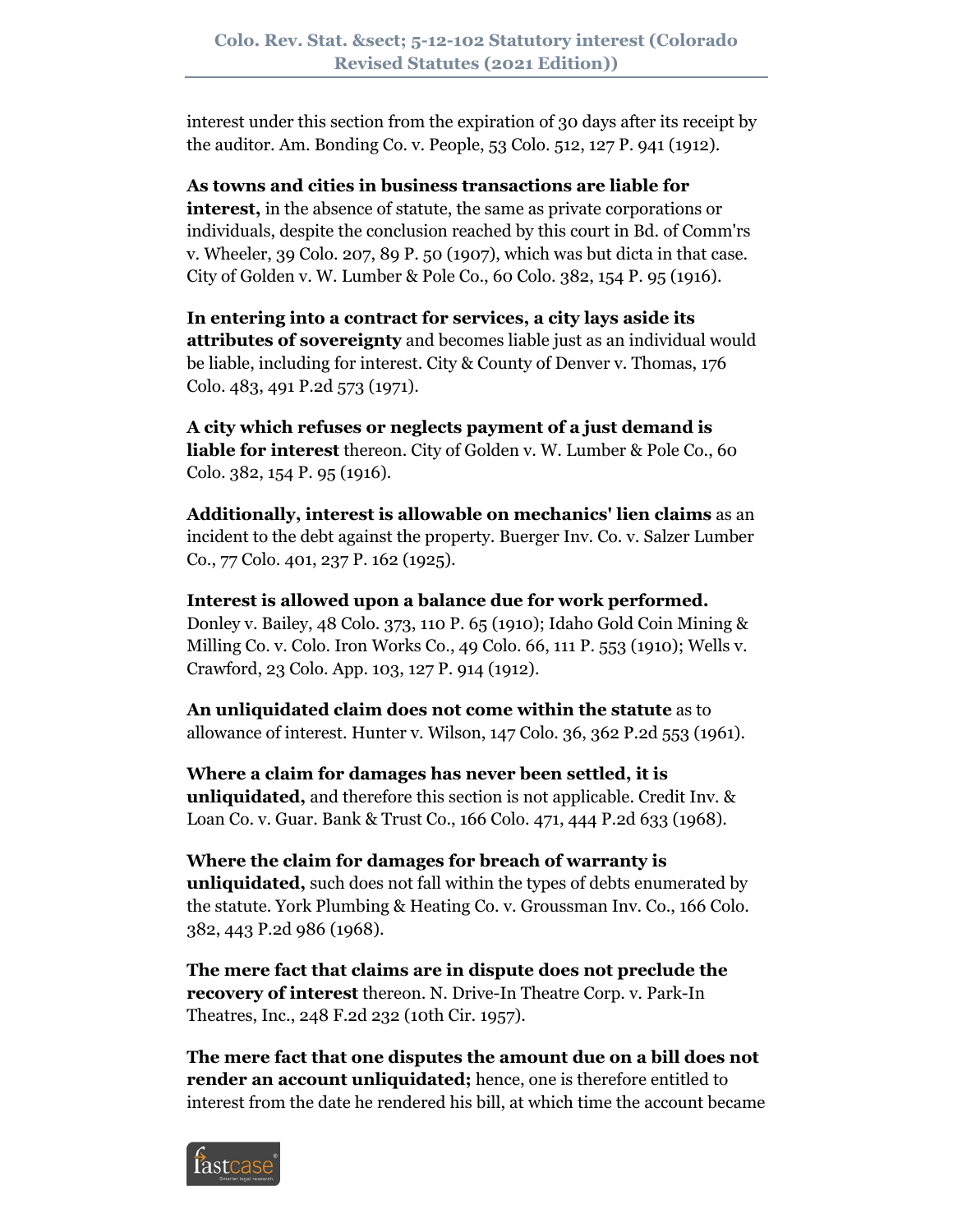due and payable. W. Oil Fields, Inc. v. Coit, 29 Colo. App. 567, 487 P.2d 562 (1971).

**There is no requirement that the arbitration award be a monetary judgment before interest is awarded.** Subsection (3) provides that interest shall be allowed even if the amount is unliquidated at the time of the wrongful withholding. Wilson v. Estate of Lawrence, 910 P.2d 67 (Colo. App. 1995).

**A debtor cannot avoid the payment of interest by disputing the account,** and when at the trial the account or any portion of it is established, the creditor is entitled to interest upon the amount found to be due. Florence & Cripple Creek R. R. v. Tennant, 32 Colo. 71, 75 P. 410 (1904); York Plumbing & Heating Co. v. Groussman Inv. Co., 166 Colo. 382, 443 P.2d 986 (1968).

**Claiming unliquidated setoff against whole debt.** A debtor cannot defeat the running of interest against him for the part of a debt which he admits that he owes, and which would otherwise draw interest, by simply making a claim of an unliquidated setoff against the whole debt. York Plumbing & Heating Co. v. Groussman Inv. Co., 166 Colo. 382, 443 P.2d 986 (1968).

**Interest allowed only on balance due.** Where a claim under an agreement is certain and liquidated, but is reduced because of the allowance of an unliquidated setoff or counterclaim, interest may be allowed only on the balance due. York Plumbing & Heating Co. v. Groussman Inv. Co., 166 Colo. 382, 443 P.2d 986 (1968).

**Setoff should be at time due.** The claim of the debtor not bearing interest should be set off against that of the creditor drawing interest as of the date of the time it became due and owing. York Plumbing & Heating Co. v. Groussman Inv. Co., 166 Colo. 382, 443 P.2d 986 (1968).

**For the interest on "money due on settlement of an account from the day of the last just entry made on account" under earlier provision,** see Bergundthal v. Bailey, 15 Colo. 257, 25 P. 86 (1890).

**G. Money Fraudulently Converted.**

**Interest for tortious taking or detention of money or property.** By distinguishing between interest as such and interest as damages the equivalent of interest in the way of damages for the tortious taking and detention of money or property is allowed, even when interest is not recoverable under the statute. Where interest is allowed as damages and

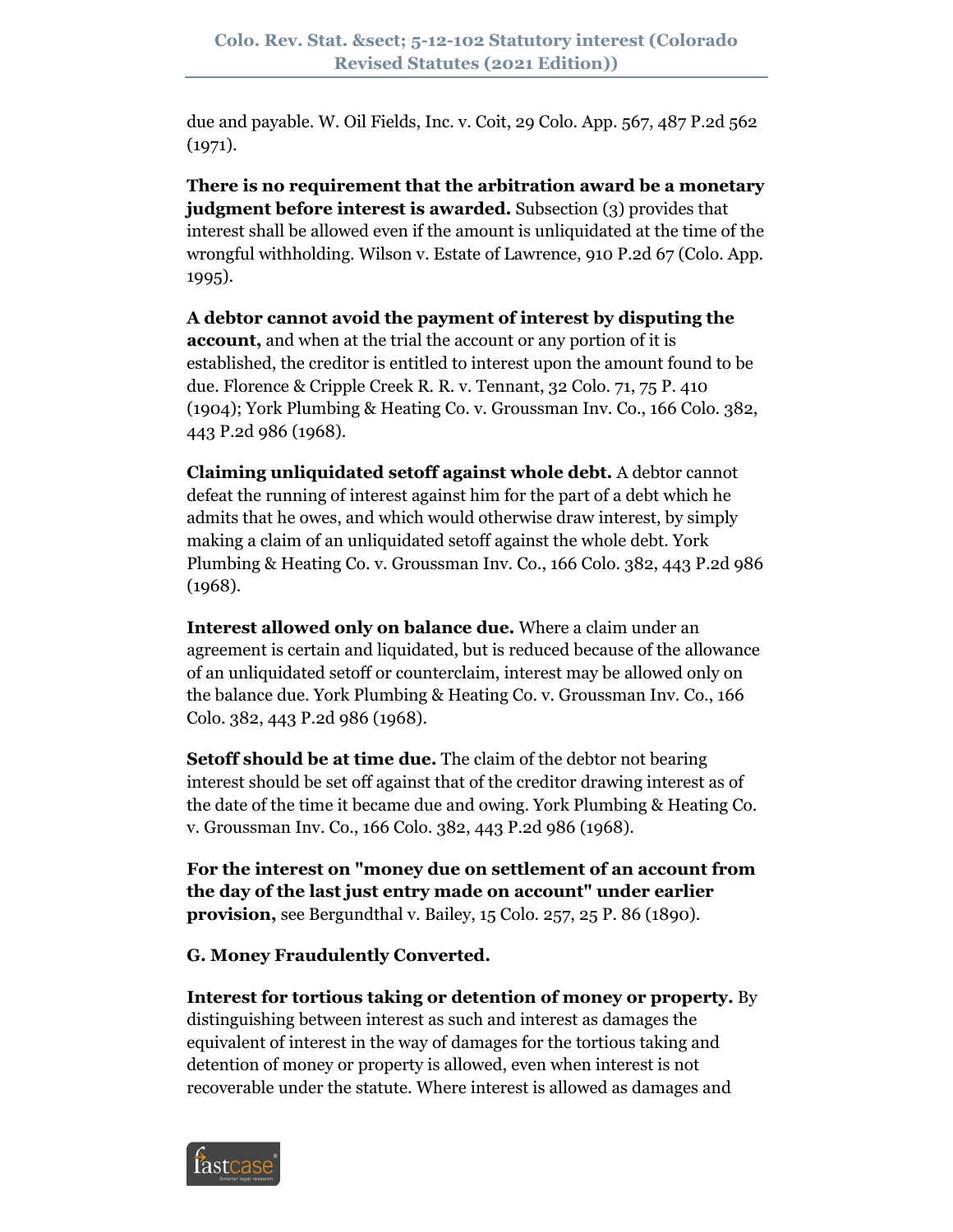there is an absence of proof as to the rate which would produce the amount the statutory legal rate should be adopted. Bankers Trust Co. v. Int'l Trust Co., 108 Colo. 15, 113 P.2d 656 (1941).

**Where record does not disclose that amounts charged against a fiduciary were levied because of a fraudulent taking,** there is no reversible abuse of discretion by the trial court in refusing interest on such amounts. Latta v. Henry, 28 Colo. App. 220, 472 P.2d 690 (1970).

### **III. NONALLOWANCE OF INTEREST.**

**There is no provision for interest upon damages resulting from the wrongful taking of property,** and without statutory authority, it is not recoverable. Greeley, S. L. & Pac. Ry. v. Yount, 7 Colo. App. 189, 42 P. 1023 (1895); Banker's Trust Co. v. Int'l Trust Co., 108 Colo. 15, 113 P.2d 656 (1941).

**Damages to property arising from the wrong or negligence of a defendant is not one of the enumerated cases.** Denver, S. P. & P. R. R. v. Conway, 8 Colo. 1, 5 P. 142, 54 Am. R. 537 (1884).

**An action in damage for a breach of warranty is not one of the enumerated cases.** Weaver v. First Nat'l Bank, 138 Colo. 83, 330 P.2d 142 (1958).

**Also, interest is not recoverable upon an unliquidated demand,** for under all the authorities, even where interest is recoverable upon an unliquidated claim, it does not begin to run until the date of the demand, and the beginning of a suit is deemed equivalent to a demand. Denver, S. P. & P. R. R. v. Moynahan, 8 Colo. 56, 5 P. 811 (1884); Dexter v. Collins, 21 Colo. 455, 42 P. 664 (1895); T. & M. Transp. Co. v. Shattuck Chem. Co., 158 F.2d 909 (10th Cir. 1947); Schlottman v. Pressey, 195 F.2d 343 (10th Cir. 1952).

**Interest cannot be allowed on unliquidated claims.** Yeager Garden Acres, Inc. v. Summit Constr. Co., 32 Colo. App. 242, 513 P.2d 458 (1973); I.M.A., Inc. v. Rocky Mtn. Airways, Inc., 713 P.2d 882 (Colo. 1986) (decided under former law).

In Colorado statutory interest cannot be awarded under this section on an unliquidated claim, but this does not end the matter. Statutory interest is one thing, but there is another kind of interest -- moratory interest or interest by way of damages. Davis Cattle Co. v. Great W. Sugar Co., 393 F. Supp. 1165 (D. Colo. 1975), aff'd, 544 F.2d 436 (10th Cir. 1976), cert. denied, 429 U.S. 1094, 97 S. Ct. 1109, 51 L. Ed. 2d 541 (1977).

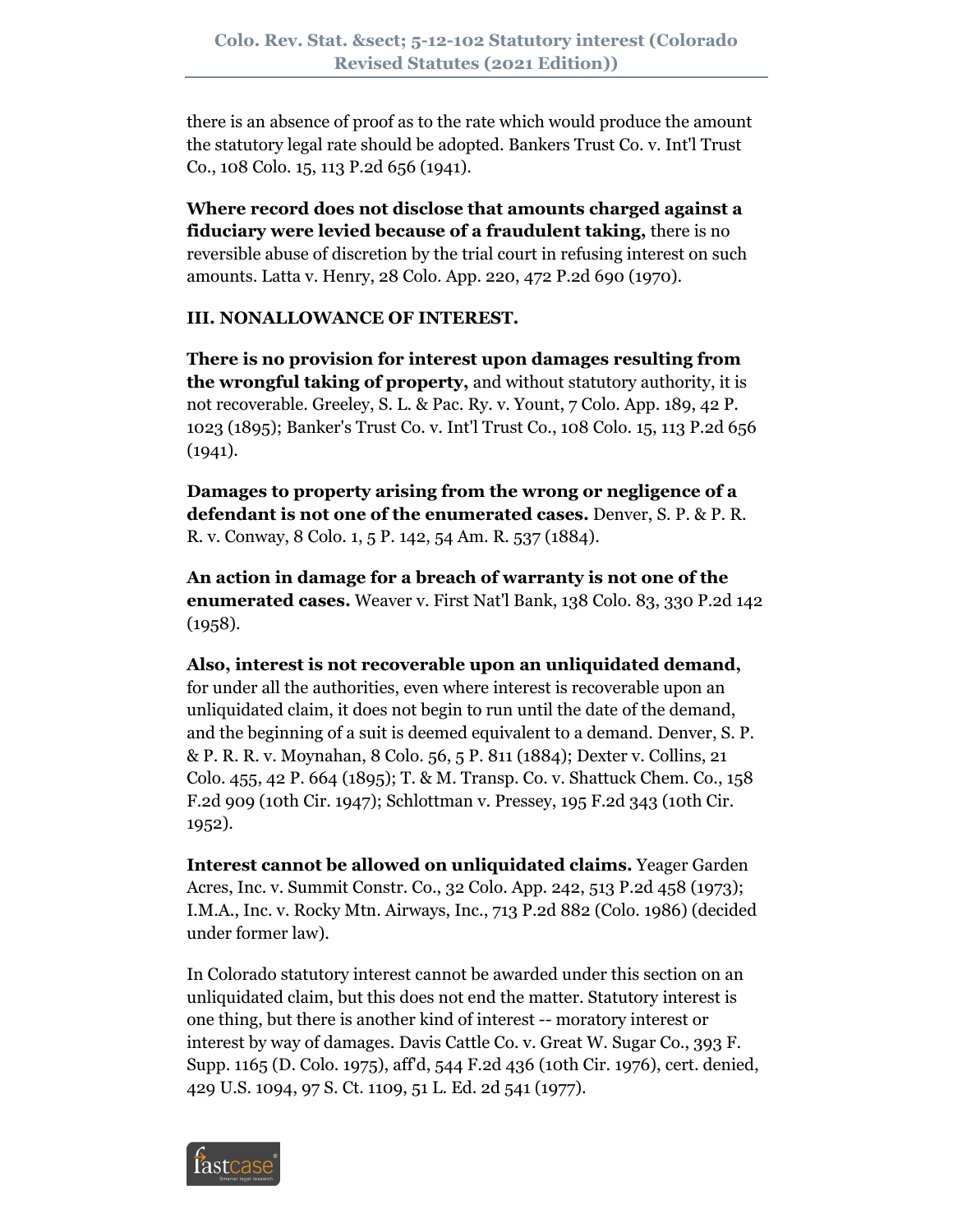**Interest is not allowable upon a balance due for work.** Hurlburt v. Dusenbery, 26 Colo. 240, 57 P. 860 (1899).

**Nothing contained in this section can be construed to authorize the recovery of interest in an action for damages for fraud and deceit.** Clark v. Giacomini, 85 Colo. 530, 277 P. 306 (1929).

**Interest is not recoverable on the amount of a verdict,** although a substantial period of time (e.g., two years) has elapsed from the date of its rendition up to the time of the entry of judgment thereon. Hawley v. Barker, 5 Colo. 118 (1879).

**County acting in governmental purpose not within this section.** A county, being essentially an agency of the state for general governmental purposes, is not within the purview of this section regulating the rate and payment of interest upon money due or to become due from it. Roberts v. Bd. of County Comm'rs, 94 Colo. 149, 28 P.2d 813 (1934).

**It was not the intention of the general assembly to allow interest upon claims against counties by virtue of this section,** because §5- 12-104 provides that county orders and warrants and other like evidences or certificates of indebtedness shall bear interest at the rate of six percent. If it was intended that obligations of the county other than those mentioned in §5-12-104 should draw interest, as provided in this section, the enactment of this section would have been idle, because it provides for the allowance of interest "on any bond, bill, promissory note or other instrument of writing", which expressions are broad enough to include county orders and warrants and other like evidences of municipal indebtedness. The rule being that counties may not have liabilities imposed upon them in the absence of a statute, and the fact that the general assembly provided that county orders, warrants and other like evidences of municipal indebtedness shall bear interest, it must have intended to exclude all obligations other than those mentioned, expressio unius est exclusio alterius. Bd. of County Comm'rs v. Wheeler, 39 Colo. 207, 89 P. 50 (1907); City of Golden v. W. Lumber & Pole Co., 60 Colo. 382, 154 P. 95 (1916).

**Interest is not recoverable against a municipal corporation** on claims arising out of its actions in a governmental capacity. Police Pension & Relief Bd. v. Behnke, 143 Colo. 365, 353 P.2d 370 (1960).

**Where the rights and duties of the parties are adjudicated and determined,** then where plaintiffs have a money judgment, they are entitled to statutory interest thereon. Police Pension & Relief Bd. v. Behnke, 143 Colo. 365, 353 P.2d 370 (1960).

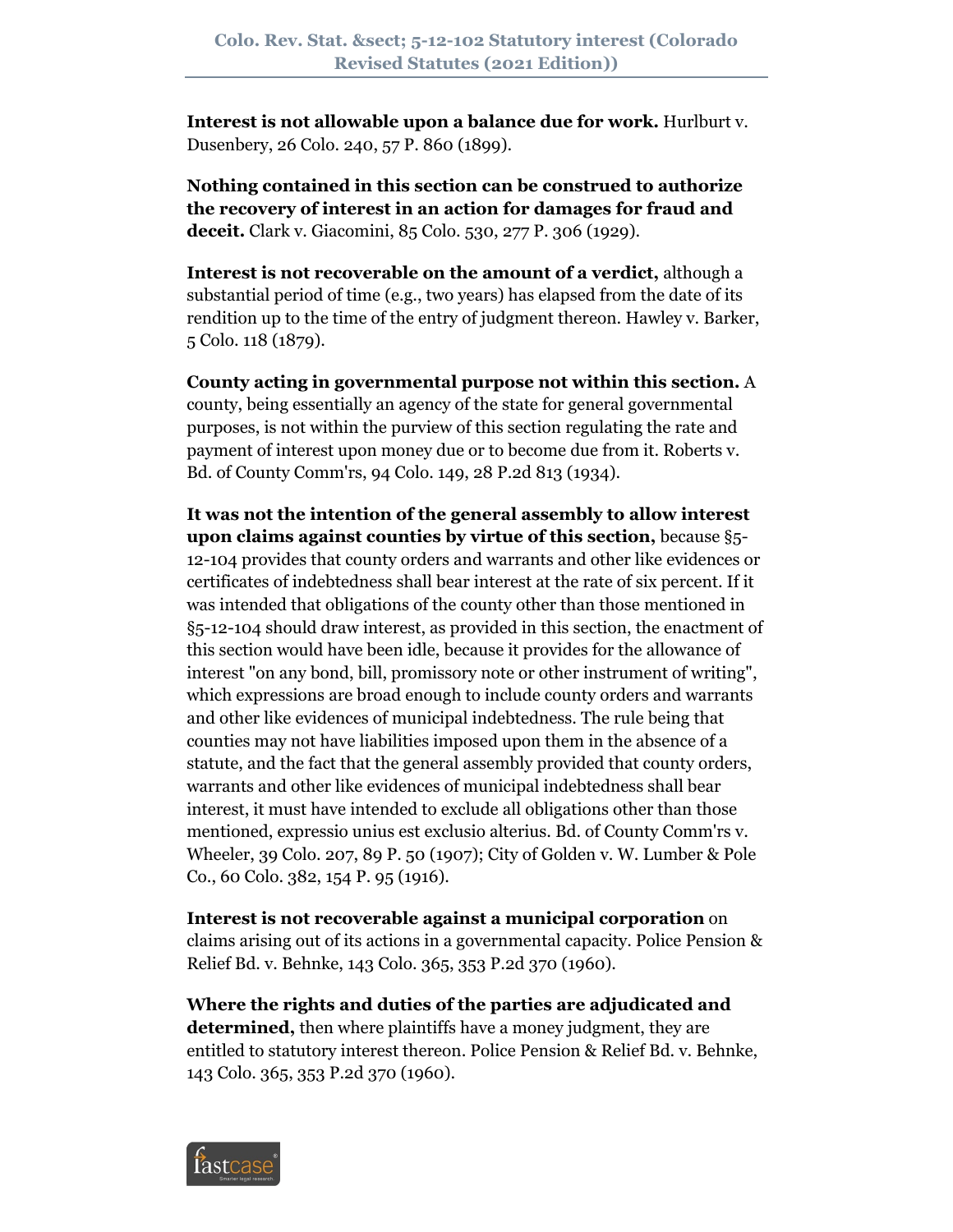#### **This section does not authorize the awarding of interest on**

**overdue interest.** It may be true that interest, when it has become payable, is "money become due", but a fair construction of this section will allow the language to cover only interest upon the principal, within the legislative intent, especially in view of the provision of §5-12-103 allowing any rate to be agreed upon. So, this statute does not authorize the awarding of interest on overdue interest. Denver Brick, etc., Co. v. McAllister, 6 Colo. 261 (1882); Bd. of County Comm'rs v. Linn, 29 Colo. 446, 68 P. 839 (1902).

**Where interest is claimed as damages and principal is accepted without interest right to interest is extinguished.** Where interest is claimed as damages by virtue of the nonpayment of a debt when due, and for that reason is allowed by law, it is then considered not an integral part of a debt, but merely as an incident to the debt, and in such cases when the principal is paid and accepted without interest, the right to interest is extinguished. Bassick Gold Mine Co. v. Beardsley, 49 Colo. 275, 112 P. 770  $(1911).$ 

**A protest for the nonpayment of the interest does not change this rule.** Bassick Gold Mine Co. v. Beardsley, 49 Colo. 275, 112 P. 770 (1911).

**Similarly, a receipt "in payment of above account" is a complete settlement,** barring fraud or mistake, and precludes a subsequent claim of interest on the grounds that the amount was not paid promptly at its maturity. Bassick Gold Mine Co. v. Beardsley, 49 Colo. 275, 112 P. 770  $(1911).$ 

**Section not applicable to judgment determining rights to funds paid into court.** This statute, which allows judgment creditors to receive interest, does not apply to a judgment determining the right to funds paid into court, especially in an interpleader action, where the judgment is against the fund, not against the other parties. Ritter v. Wysowatcky, 32 Colo. App. 410, 514 P.2d 333 (1973).

**Prejudgment interest cannot apply to punitive damage awards.** Coale v. Dow Chem. Co., 701 P.2d 885 (Colo. App. 1985).

**If there is a specific agreement for interest, but the right to interest has been waived,** this section is not applicable. Ebrahimi v. E.F. Hutton & Co., Inc., 794 P.2d 1015 (Colo. App. 1989).

**Where demand for payment under a performance bond was not made before suit was filed,** interest on the judgment should be awarded to plaintiff only from the date the complaint was filed. Riva Ridge Apts. v. Robert G. Fisher Co., 745 P.2d 1034 (Colo. App. 1987).

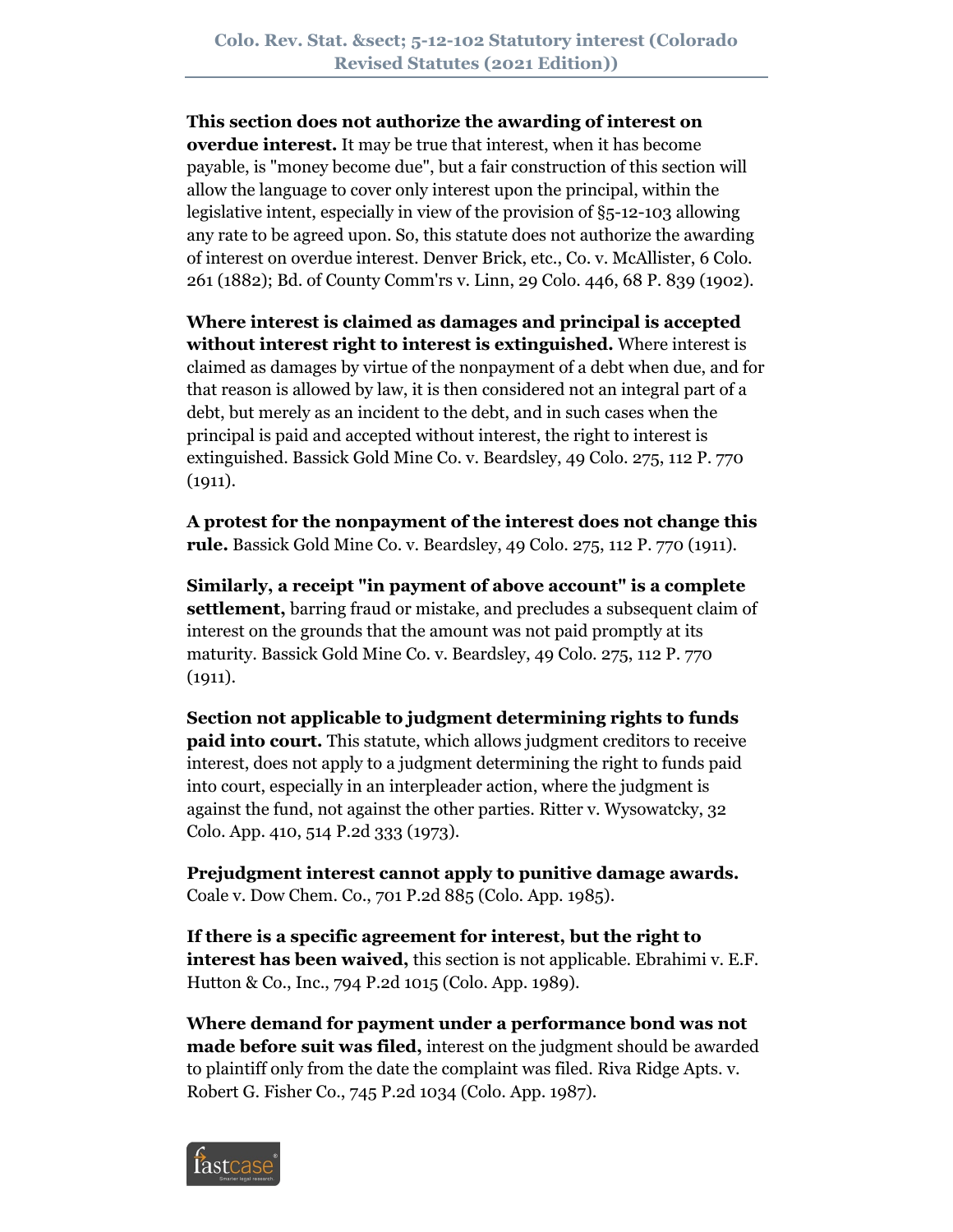**Subsection (1) affords plaintiff no basis for recovery when the plaintiff's claim for interest arises from a personal injury** and not as a creditor or a party to a contract. Subsection (1) generally pertains to post-judgment interest that applies to debt, contract, and property damage cases. Schnacker v. State Farm Mut. Auto. Ins. Co., 843 P.2d 102 (Colo. App. 1992).

**Future wages and benefits are not "due" within meaning of this section.** Therefore, prejudgment interest should not have been awarded on the portion of a judgment representing lost future wages and benefits. Shannon v. Colo. Sch. of Mines, 847 P.2d 210 (Colo. App. 1992); Dillen v. Health One, L.L.C., 108 P.3d 297 (Colo. App. 2004).

**Prejudgment interest may not be awarded for future damages.** Life Care Ctrs. v. E. Hampden Assoc., 903 P.2d 1180 (Colo. App. 1995).

**Prejudgment interest, under a theory of wrongful withholding, is not available** on an award for attorney fees to compensate plaintiffs for the loss of use of their money. Roget v. Grand Pontiac, Inc., 5 P.3d 341 (Colo. App. 1999).

**Consequential damages resulting from a wrongful withholding are not subject to prejudgment interest.** Only the amounts actually withheld may draw interest under this section. S. Park Aggregates, Inc. v. Nw. Nat. Ins. Co., 847 P.2d 218 (Colo. App. 1992).

**Section is inapplicable when another party absconded with the plaintiff's money.** Defendant was not the party wrongfully withholding the money and did not realize a gain or benefit by retaining it. Messler v. Phillips, 867 P.2d 128 (Colo. App. 1993).

**Prejudgment interest may not be awarded by trial court upon confirmation of arbitration award where such interest was not requested during the arbitration.** Duncan v. Nat'l Home Ins. Co., 36 P.3d 191 (Colo. App. 2001).

**Where an award of attorneys fees was properly characterized as analogous to costs rather than damages,** the court abused its discretion by awarding moratory interest on the fees. Farmers Reservoir & Irrigation Co. v. City of Golden, 113 P.3d 119 (Colo. 2005).

**An award of postjudgment interest is not proper** when the award of wages to employee is used to set off the greater amount that employee owes employer for the special master's fee. Remote Switch Sys. v. Delangis, 126 P.3d 269 (Colo. App. 2005).

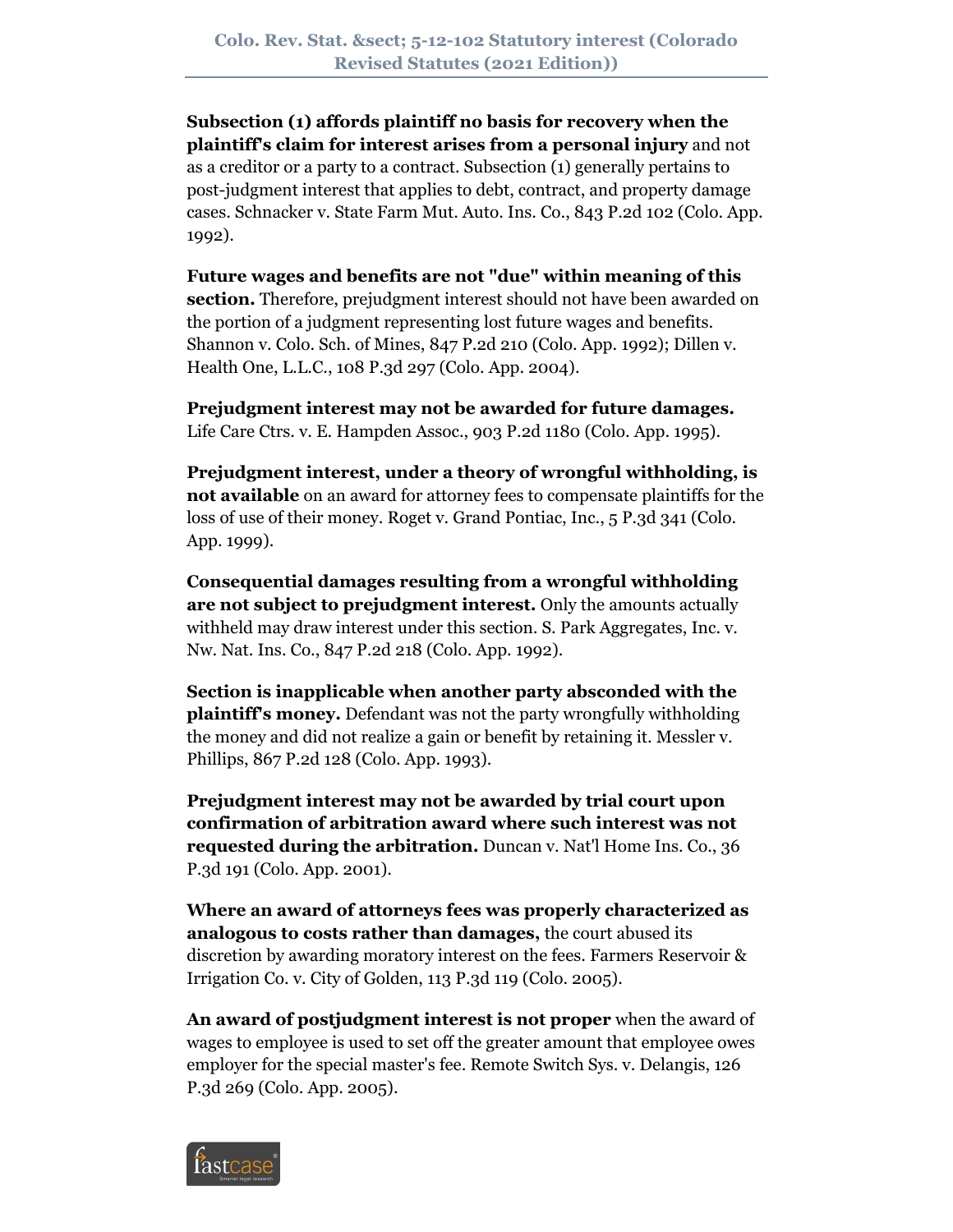**In the absence of any Colorado authority applying subsection (1) to an insurer's recoupment claim,** and in light of the parties' plausible conflicting arguments about the statute's applicability, federal court of appeals was unable to conclude that insurers met their burden of establishing that Colorado law requires an award of prejudgment interest under the circumstances. Valley Forge Ins. Co. v. Health Care Mgmt. Partners, Ltd., 616 F.3d 1086 (10th Cir. 2010).

## **IV. NOTICE OR DEMAND.**

**Some kind of notice must be given debtor before creditor can recover interest.** The only reasonable construction of this section is that even though a debtor may be unable to pay, and a demand therefor be excusable to that extent, still there must be some notice to him of some kind, either by the institution of a suit, or otherwise, of the creditor's intention to terminate the relation of debtor and creditor by declaring the maturity of a debt, or some act of the creditor evidencing such desire and intention, before he can be allowed to recover interest. Patten v. Am. Nat'l Bank, 15 Colo. App. 479, 63 P. 424 (1900).

**The relation between a bank and its depositor is that of debtor** 

**and creditor,** the debt becoming due and payable on demand, and even though a bank may be unable to pay, and a demand therefore be excusable to that extent, still there must be some notice by the depositor of his intention of terminating the relation of debtor and creditor by declaring the maturity of the debt before he can recover interest on his deposit under this section. Patten v. Am. Nat'l Bank, 15 Colo. App. 479, 63 P. 424 (1900).

**Hence, no interest on bank account until demand is made.** In cases of general deposits in a bank, unless there be some agreement or usage to the contrary, the undertaking of the bank is only to repay upon demand. Such an account, therefore, does not become due under this section until demand is made for it, and the bank is not in default, or liable to respond in damages, until such demand and refusal. Hence, under this general rule, a plaintiff is not entitled to receive interest on his deposit, unless the circumstances were such as to legally excuse him from making a demand prior to the time when he did make it. Patten v. Am. Nat'l Bank, 15 Colo. App. 479, 63 P. 424 (1900).

**The fact that a bank is temporarily suspended and its assets are temporarily in the hands of a receiver** appointed by the government does not excuse a depositor from making demand so as to render the account due and cause it to draw interest without demand. Patten v. Am. Nat'l Bank, 15 Colo. App. 479, 63 P. 424 (1900).

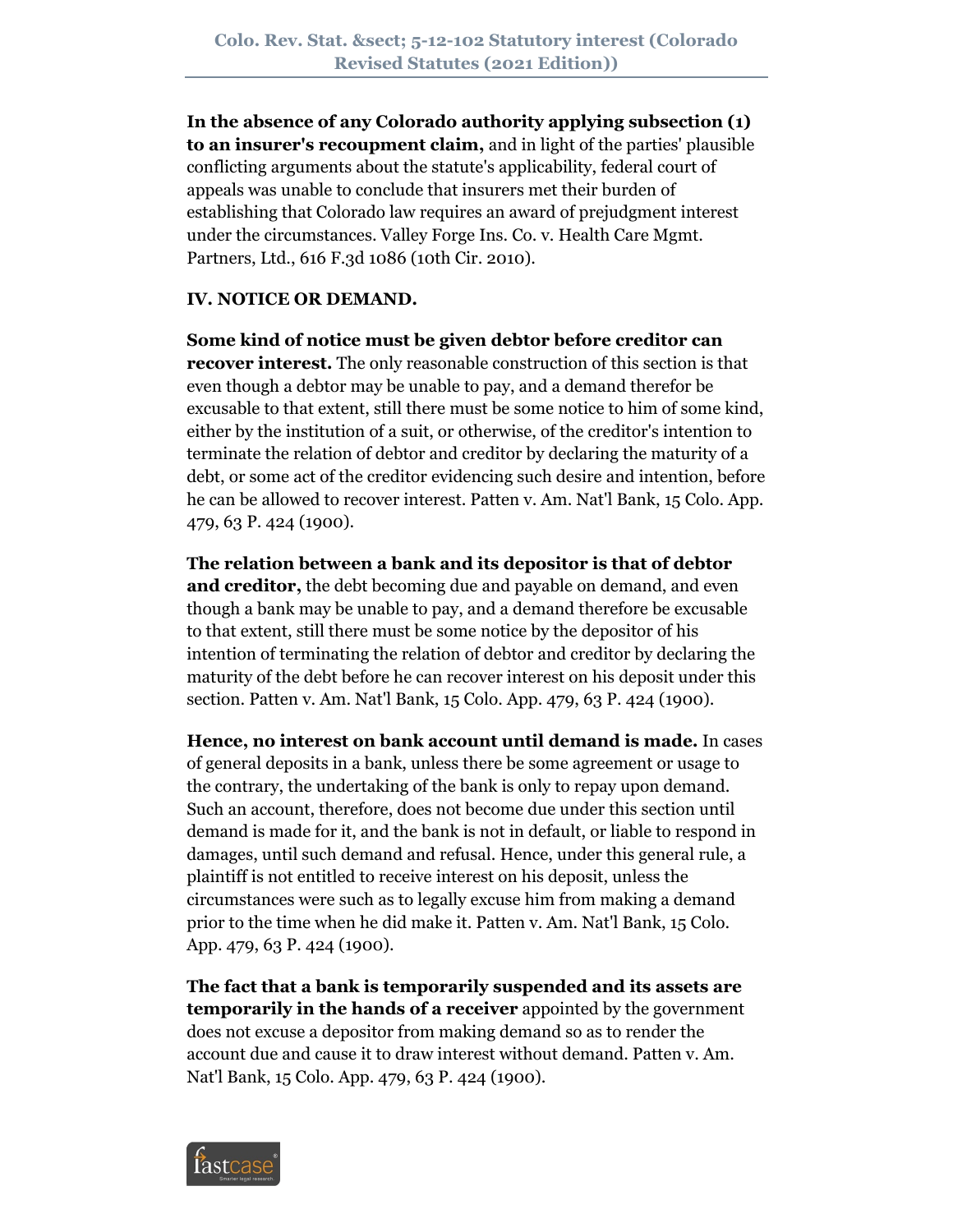**Interest, whether as damages or under this section, must be given from the date of the demand** of payment for labor performed and materials furnished. In an action at law on a contract for work done and materials furnished, this section, respecting the allowance of interest, is mandatory. It leaves no discretion in the court to take into consideration, as in equity cases, the laches of the demandant in bringing the suit. City of Denver v. Barber Asphalt Paving Co., 141 F. 69 (8th Cir. 1905).

**Absent any agreement by the parties on interest,** interest becomes due after payment at the statutory rate on the unpaid balance of the principal from the date that demand for payment is made. Knisley v. Parsons, 172 Colo. 533, 474 P.2d 599 (1970).

**Where money is to be paid if third party does not, it is unnecessary to make a demand.** Where a contract provides that the parties of the first part will pay the party of the second part a certain sum of money if the sum is not paid by a third party within a specified time, and such third party fails to do so, then it is not necessary to either make a demand upon such third party for payment or to notify the parties of the first part of such failure in order to mature the obligation so as to draw interest in accordance with this section, as the money becomes due upon the failure to pay at the expiration of the specified time and the allowance of interest from the date of the commencement of the suit does not constitute prejudicial error. Doyle v. Nesting, 37 Colo. 522, 88 P. 862 (1907), distinguishing Dexter v. Collins, 21 Colo. 455, 42 P. 664 (1895).

**In the context of determining when payment of debt is wrongfully withheld, either formal demand or circumstances demonstrating a reasonable expectation of payment renders nonpayment wrongful.** A letter from an accounting firm satisfied the need for a formal demand for payment, under the theory of wrongful withholding. The parties had retained the firm to examine their mutual accounts and determine their respective obligations. The firm determined the amount of each party's debt and communicated the amounts in a letter to each party. The letter established a present expectation of payment of which both parties were aware. Thus the letter satisfied the need for a formal demand for payment. Karg v. Mitchek, 983 P.2d 21 (Colo. App. 1998).

#### **V. COMPUTATION.**

**Interest should start to run from the date of the entry of a judgment.** Weaver v. First Nat'l Bank, 138 Colo. 83, 330 P.2d 142 (1958).

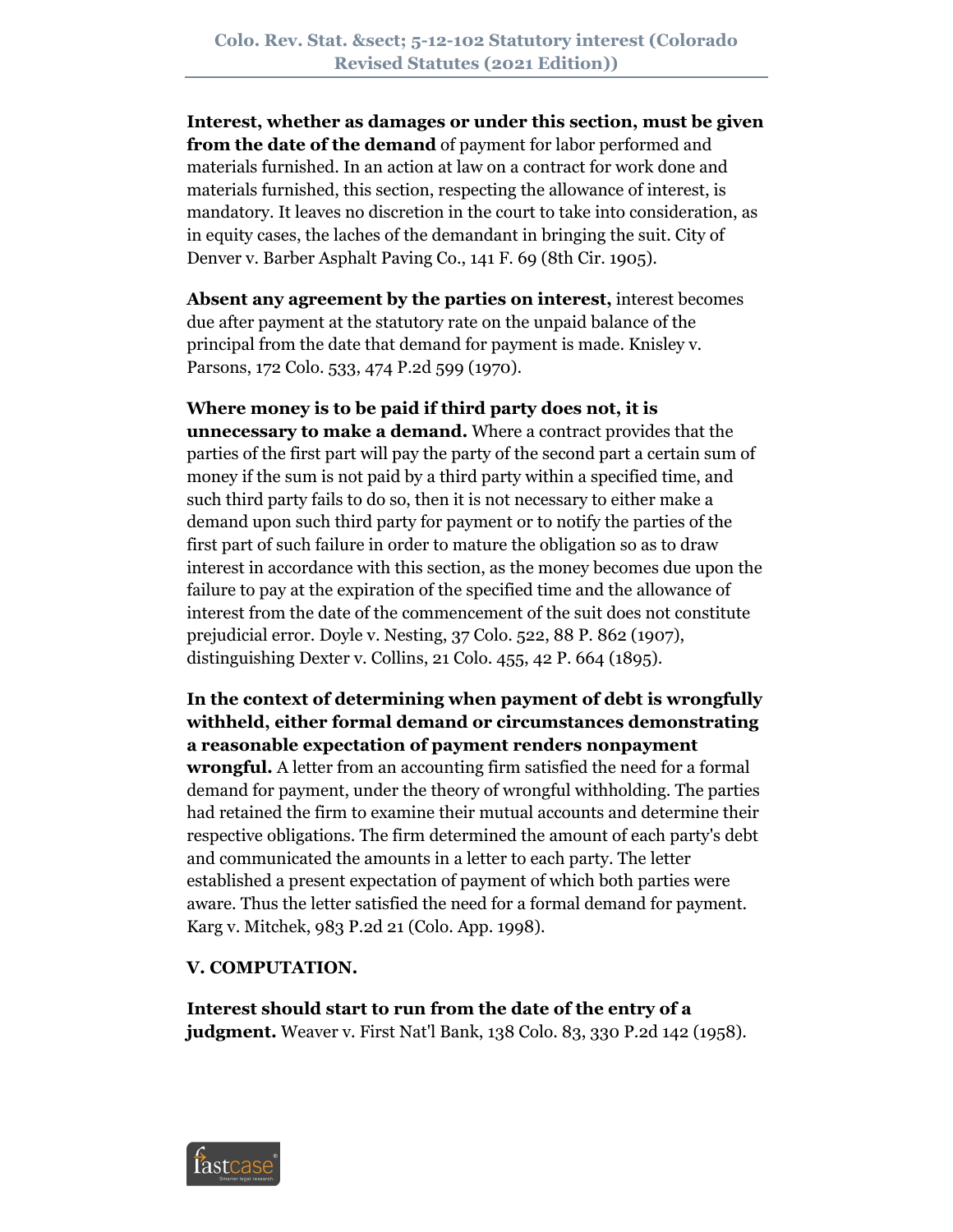**At six percent.** Under this section, upon execution or satisfaction of judgments, interest should be collected at six percent per annum from the date of each judgment. Davies v. Craig, 70 Colo. 473, 203 P. 267 (1921).

**Prejudgment interest award must be based on the final judgment of the court** and not the amount of damages initially awarded by the jury, which the court subsequently reduced. Top Rail Ranch Estates, LLC v. Walker, 2014 COA 9, 327 P.3d 321.

**Interest should begin accruing on the date the defendant began wrongfully withholding the joint venture funds.** The defendant had a reasonable time in which to wind up the joint venture. The trial court found that he willfully failed to do so, and accordingly, pursuant to the statute, interest should have been awarded from date the willful delay began. Wilson v. Estate of Lawrence, 910 P.2d 67 (Colo. App. 1995).

**One who is damaged by a breach of duty may recover prejudgment interest from the date of the breach,** since it is the breach itself that makes the conduct wrongful. Porter Constr. Servs. v. Ehrhardt, Keefe, Steiner, & Hottman, P.C., 131 P.3d 1115 (Colo. App. 2005).

**Thus, a judgment against a local government bears interest from the date of its entry.** Stone v. Currigan, 138 Colo. 442, 334 P.2d 740  $(1959).$ 

**Interest allowed from date of filing complaint.** This section concerning interest on damage claims is mandatory to the end that a trial judge shall compute and enter interest on any verdict or judgment calculated from the date of the filing of the complaint. Green v. Jones, 134 Colo. 208, 304 P.2d 901 (1956); Denver-Albuquerque Motor Transp., Inc. v. Galligan, 145 Colo. 71, 358 P.2d 28 (1960).

**A trustee in bankruptcy who sues for the value of stock issued by an insolvent corporation is entitled to interest** from the date of commencing his action. Feiring v. Gano, 114 Colo. 567, 168 P.2d 901 (1946).

## **Interest computed from date of performance on plaintiff's part.**

Where there was a balance due plaintiffs under a written contract which had on plaintiff's part been fully performed prior to a certain date, this date is the date from which interest should be computed, if allowed, and the amount being due on a written instrument, plaintiffs are entitled to interest under this section, unless there had been a tender made by defendant. And a deposit of the amount due in court "payable to the plaintiff on demand" is not a tender. Harvey v. Denver & R. G. R. R., 56 Colo. 570, 139 P. 1098  $(1914).$ 

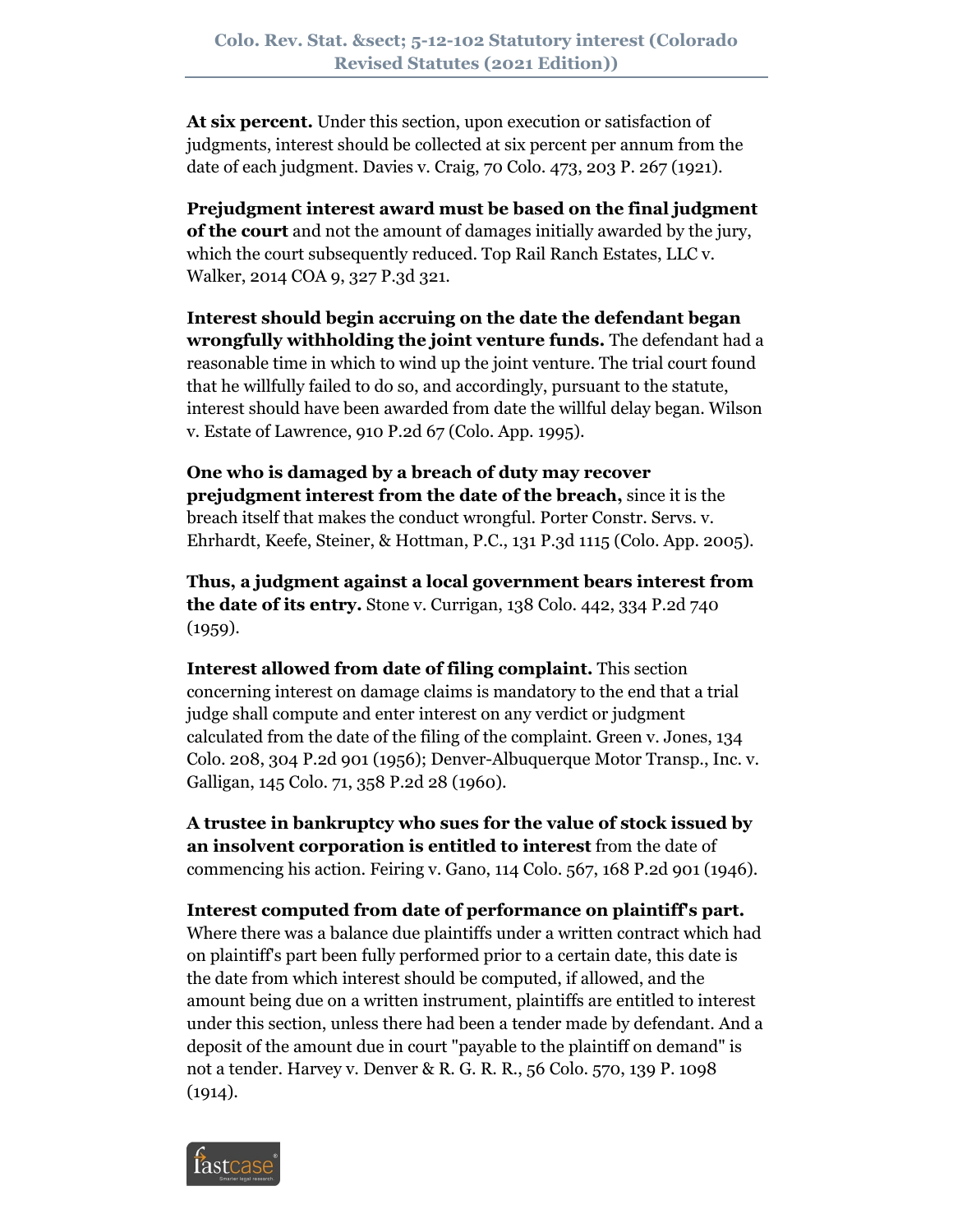**Money not turned over by treasurer to successor draws interest from date latter assumed office.** Money in the hands of a county treasurer belonging to a county and not turned over to his successor at the time the latter assumed the duties of the office would draw interest under this section at the legal rate from that date, and the sureties on his official bond are liable to the county for such money with interest. Gartley v. People ex rel. Pueblo County, 28 Colo. 227, 64 P. 208 (1901).

**Agent who converts principal's money is liable for interest from date of transaction.** An agent, who being employed to lend the money of his principal converts it to his own use is liable either in assumpsit or in an action ex delicto for the interest upon the money under this section, from the date of the transaction. Boyle v. Poor, 62 Colo. 337, 163 P. 967 (1916).

**Interest allowed on account when due.** Where in an action containing three counts, the first upon a stated account, the second upon an open book account, and the third for money had and received, plaintiff is entitled to interest on the first count from the date the account was stated, and on the second count from the date the account became due and payable, but disallowed interest on the third. Mine & Smelter Supply Co. v. Parke & Lacy Co., 107 F. 881 (8th Cir. 1901).

**Under this section, a party furnishing supplies to a corporation pursuant to a written contract providing that the amount furnished in each calendar month shall be paid for on a day certain** in the succeeding month is to be allowed interest on each monthly amount from the day it matures until payment made. Florence Oil & Ref. Co. v. McRae, 40 Colo. 303, 90 P. 507 (1907); Bassick Gold Mine Co. v. Beardsley, 49 Colo. 275, 112 P. 770 (1911).

**Similarly, interest from due date of rent is allowed.** In an action for money due for rent by virtue of a written lease, the claim sued on is clearly included in this section, and the plaintiff is entitled to interest from the due date of the installments of rent to the date of judgment. Wells v. Crawford, 23 Colo. App. 103, 127 P. 914 (1912); Lamar Cold Storage Co. v. Union Ice & Storage Co., 77 Colo. 556, 238 P. 42 (1925); Macaluso v. Easely, 81 Colo. 50, 253 P. 397 (1927).

**The fact that the court does not at the time of the entry of judgment compute the amount of the interest accrued** to that date is not material; the computation can be made at any time. Mass. Bonding & Ins. Co. v. State ex rel. Mallin, 141 Colo. 259, 347 P.2d 507 (1959).

**When no authority for interest from date of executor's sale.** Where an executor contends that the trial court erred in awarding interest on the

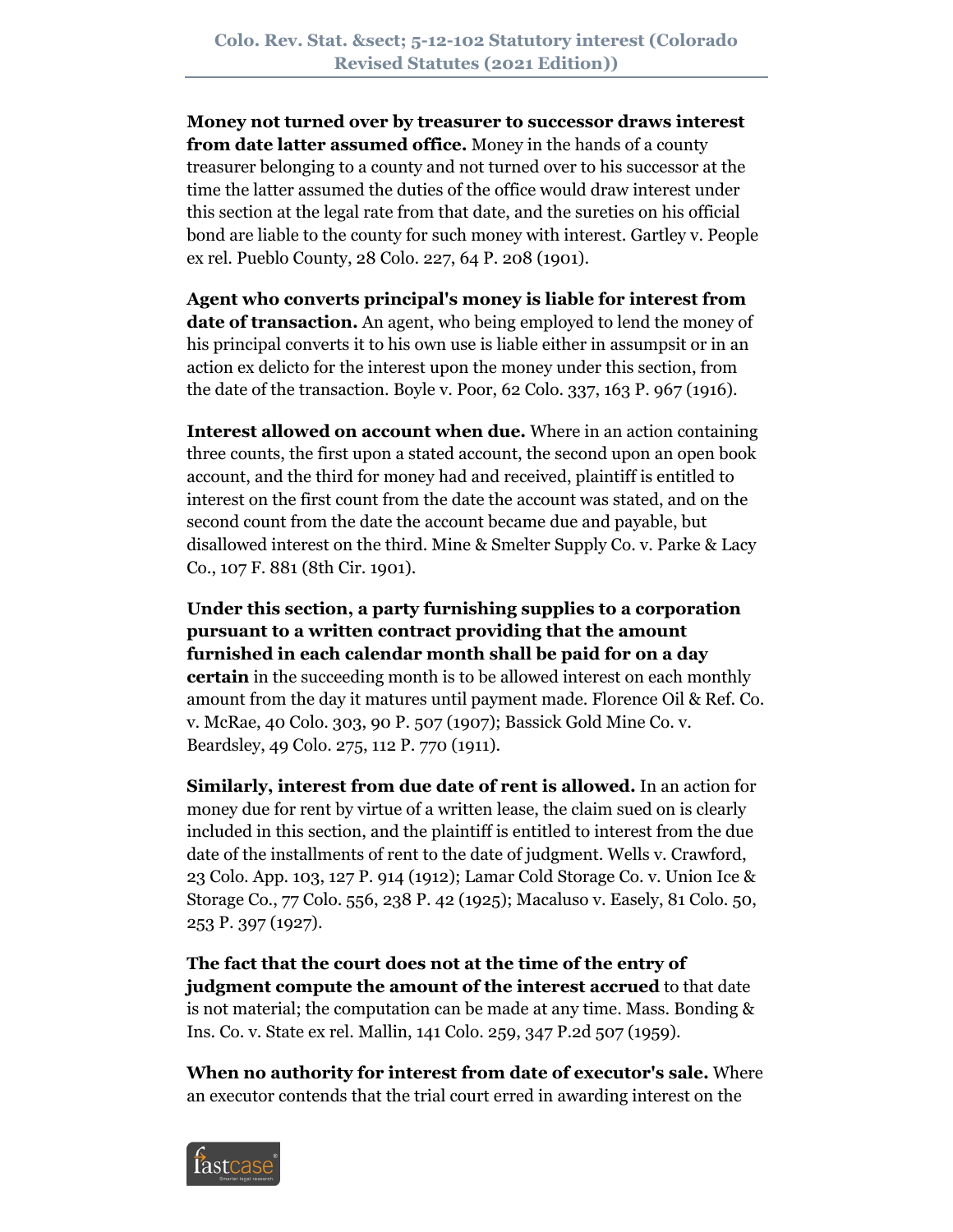amount received from the property from the date of sale, rather than only from the date of judgment, then, where there has been no showing and no finding on the part of the trial court that the money received was held without the owner's consent, there is no authority for the award of interest from the date of sale. In re Estate of Granberry, 30 Colo. App. 590, 498 P.2d 960 (1972).

**Where a partnership is dissolved by one partner selling to his copartners** his interest at a fixed cash sum, an unpaid balance of the purchase price under this section will draw interest at the legal rate from the date of the transaction. Cobb v. Benedict, 27 Colo. 342, 62 P. 222 (1900).

**In an action for an accounting where a joint venturer seeks to recover his share of the profits,** he is entitled to the legal rate of interest from the date of demand to the date of filing of the master's report. Pepper v. Hyman, 117 Colo. 365, 189 P.2d 155 (1947).

**The offset of an unliquidated claim against a liquidated claim before the computation of interest is permitted,** at least in situations in which the two claims arise out of the same general transaction. York Plumbing & Heating Co. v. Groussman Inv. Co., 166 Colo. 382, 443 P.2d 986 (1968).

Where the claims do not arise out of the same general transaction, the offset of an unliquidated claim against a liquidated claim before computation of interest is not permitted. Karg v. Mitchek, 983 P.2d 21 (Colo. App. 1998).

**Under the terms of an agreement** with a bank, the amount which an armored motor service was obligated to pay the bank as a result of a robbery from their truck became due the day the bank's money disappeared from the truck. Accordingly, the bank was entitled to interest on that obligation, arising under the instrument of writing, from and after that date. Jefferson County Bank v. Armored Motors Serv., 148 Colo. 343, 366 P.2d 134 (1961).

**Where a note is made payable "with interest", without specifying the rate,** or the time from which the interest is to be computed, the general rule is that the note carries interest from the date of its execution at the legal rate fixed by law. Salazar v. Taylor, 18 Colo. 538, 33 P. 369 (1893).

**Where the stated rate on a note is unintelligible,** this rule likewise applies, and the legal rate fixed by this section would govern. Salazar v. Taylor, 18 Colo. 538, 33 P. 369 (1893).

**Compound interest may not be recovered.** Denver Brick & Mfg. Co. v. McAllister, 6 Colo. 261 (1882).

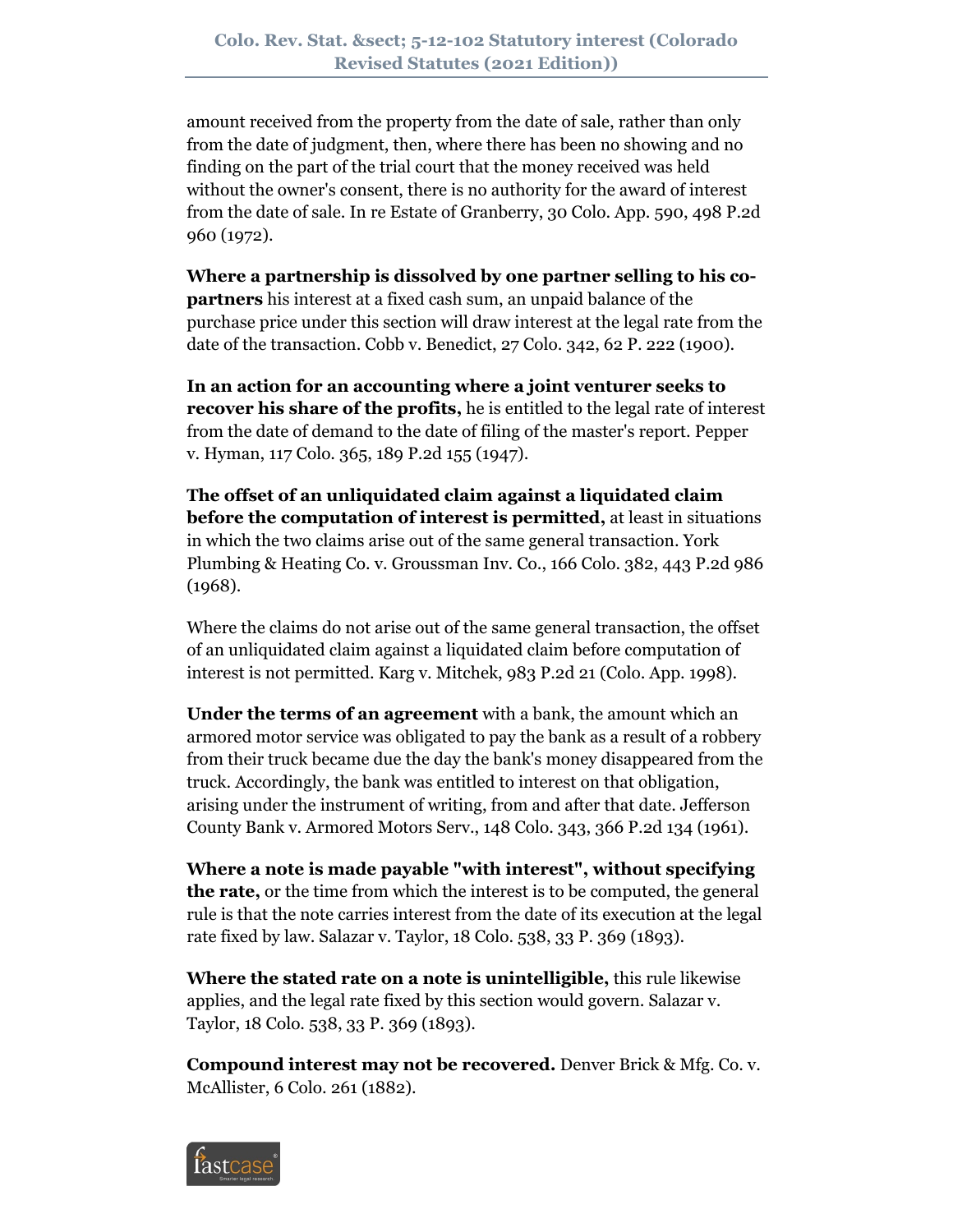#### **This rule does not apply to unpaid coupons of municipal bonds.**

The rule that compound interest may not be recovered does not apply to unpaid coupons belonging to or cut from municipal bonds; interest may be recovered on overdue coupons on county bonds. Bd. of Comm'rs v. Linn, 29 Colo. 446, 68 P. 839 (1902).

**Such coupons draw interest after maturity.** City of Cripple Creek v. Adams, 36 Colo. 320, 85 P. 184 (1906).

**Mode of determining property value for services and consumption.** Where the property is domestic animals, valuable for service only, the value of the use of the animal is the measure of compensation, and where the article is intended for consumption, interest upon the value of it would seem to be the true compensation. Thus, if the owner of goods should ask to obtain the like quantity, he must purchase in the market at current rates, and he would be deprived of the use of the money thus invested, the best estimate of a loss that can be made is interest upon the amount of money which he would for that purpose be compelled to pay out. Ark. Valley Land & Cattle Co. v. Mann, 130 U.S. 69, 9 S. Ct. 458, 32 L. Ed. 854 (1899).

**Interest upon the cost of a silver mill might be taken by a jury as its fair rental value,** in the absence of other evidence concerning that value. N.Y. & Colo. Mining Syndicate & Co. v. Fraser, 130 U.S. 611, 9 S. Ct. 665, 23 L. Ed. 1031 (1889).

**Interest on damages for injuries to property or torts commences on date of judgment.** The Colorado statute dealing with interest on damages provides that in personal injury cases interest commences as of the date of the filing of the complaint. No mention is made of property injuries or torts. Inasmuch as these are unliquidated, the general rule is that the interest commences to run as of the date of judgment. Westric Battery Co. v. Standard Elec. Co., 482 F.2d 1307 (10th Cir. 1973).

**Interest allowed from date defective product was installed,** since product was defective at the time of installation. Loughridge v. Goodyear Tire & Rubber Co., 281 F. Supp. 2d 1252 (D. Colo. 2003), aff'd, 431 F.3d 1268 (10th Cir. 2005).

**Interest awarded on breach of contract judgment from time money due.** The court concluded there was a binding contract between the parties; thus the judgment was based upon breach of contract rather than quantum meruit and interest was properly awarded from the time the money was due. Warde v. Davis, 494 F.2d 655 (10th Cir. 1974); Danburg v. Realties, Inc., 677 P.2d 439 (Colo. App. 1984).

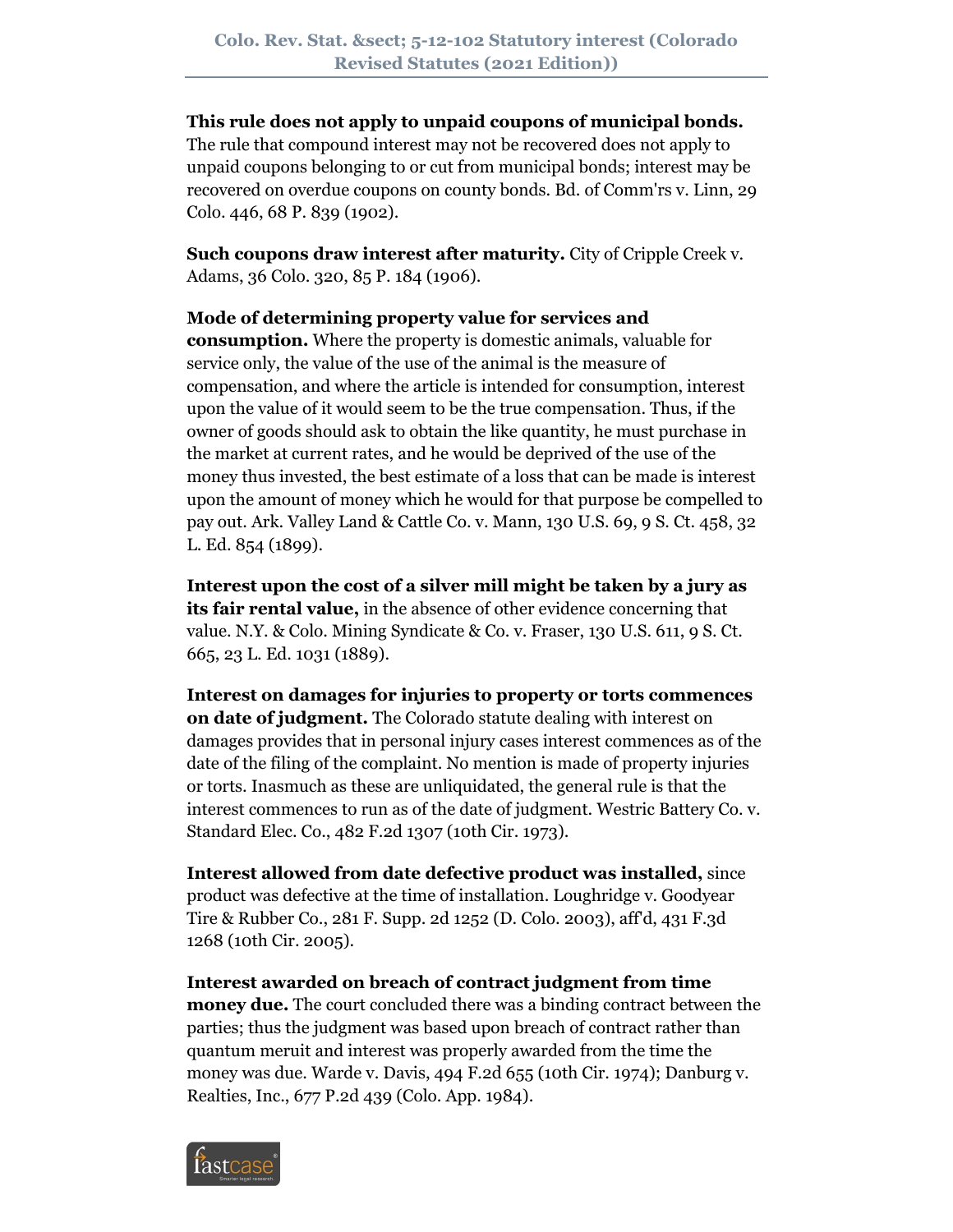**Interest from date of filing of counterclaim.** Subsections (1)(b) and (3) provide that interest shall be from the time moneys were wrongfully withheld or became due and where there is no evidence of any wrongful withholding or demand or expectation of payment by claimant prior to the filing of the counterclaim, trial court was correct in awarding prejudgment interest from such date. W.H. Woolley & Co. v. Bear Creek Manors, 735 P.2d 910 (Colo. App. 1986).

**Plaintiff is entitled to interest from the time his action accrues.**

Action for rescission arose when plaintiff amended his complaint and first requested rescission. Prior to that demand, there was no wrongful withholding of the money paid for the house. Wall v. Foster Petroleum Corp., 791 P.2d 1148 (Colo. App. 1989).

**No exception for mandamus action.** Under this section, the trial court is required to assess interest at the rate of eight percent on any judgment rendered to run from the date of the judgment, and no exception is made for a mandamus action. Denver Ass'n for Retarded Children v. Sch. Dist. No. 1, 188 Colo. 310, 535 P.2d 200 (1975).

**Where judgment in favor of plaintiff was affirmed on appeal but case was remanded for a new trial on the issue of damages,** and trial court on remand determined damages and entered judgment thereupon, plaintiff was entitled to interest on that amount only from the date the later judgment was entered. Yeager Garden Acres, Inc. v. Summit Const. Co., 32 Colo. App. 242, 513 P.2d 458 (1973).

**Prejudgment interest awarded from date of judgment quieting title to disputed property.** Prejudgment interest on royalties from oil and gas extraction from disputed property awarded only from the date plaintiff won judgment quieting title in the property and not from earlier date on which plaintiff asserted an ownership claim to the property. Royalty payments could not be considered to be wrongfully withheld until plaintiff's ownership of the property was no longer in dispute. Beaver Creek Ranch v. Gordman Leverich Ltd., 226 P.3d 1155 (Colo. App. 2009).

**Insurer paid interest from date judgment entered to date liability was paid.** An insurer was obligated to pay all interest accruing on a judgment from the date of its entry to the date on which it paid the amount of its liability under the policy. Houser v. Eckhardt, 35 Colo. App. 155, 532 P.2d 54 (1974), aff'd, 191 Colo. 189, 552 P.2d 308 (1976).

**To award a buyer the additional cost of cover as well as the entire benefit realized by the seller** would be duplicative in the calculation of moratory interest in the case of a seller's wrongful withholding of property

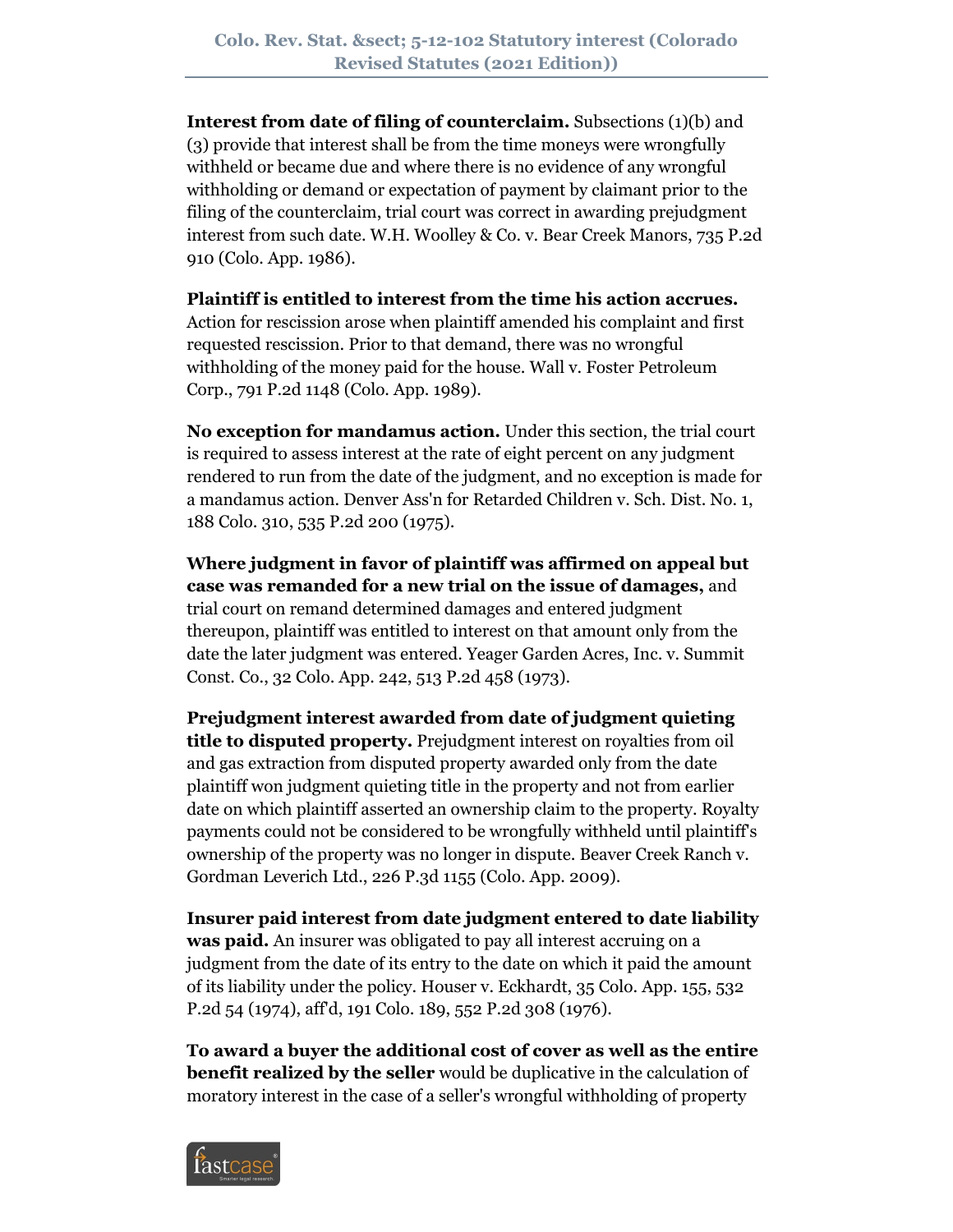by breaching a sales contract. Great W. Sugar Co. v. KN Energy, Inc., 778 P.2d 272 (Colo. App. 1989).

**Section requires that prejudgment interest be awarded where money is wrongfully withheld.** Because rescission is an equitable remedy, the court has discretion is determining the appropriate relief for the parties and such an award of prejudgment interest must be incorporated in the court's assessment of the equities. Wall v. Foster Petroleum Corp., 791 P.2d 1148 (Colo. App. 1989).

**Interest should be awarded when money is wrongfully withheld.** Only the portion of the fees in dispute are required to be kept in a separate account until the dispute is resolved. If a larger amount is withheld, interest should be awarded. Scott R. Larson, P.C. v. Grinnan, 2017 COA 85, \_\_ P.3d  $\overline{\phantom{a}}$ .

**Fact that amount due is disputed or unclear does not render a claim unliquidated for purposes of awarding interest** under subsection (4). Montgomery Ward & Co. v. State, Dept. of Rev., 675 P.2d 318 (Colo. App. 1983).

**Interest awarded on judgment against natural gas pipeline company for refusal to honor contract** to sell natural gas to buyer at a reduced, industrial rate may properly be calculated using "gas husbanding model", the equation being seller's return on rate base, plus seller's excess profits, minus seller's operating profit credit. Great W. Sugar Co. v. KN Energy, Inc., 778 P.2d 272 (Colo. App. 1989).

**To the extent that an award made under the statute provides double compensation for the same wrong, it cannot stand.** The wording and legislative history of subsection (1)(a) and the commitment to fairness underlying the doctrine of moratory interest leads to the conclusion that the statute may not be used to impose double or other punitive damages. Great W. Sugar Co. v. KN Energy, Inc., 778 P.2d 272 (Colo. App. 1989).

**Interest from the time the action accrues** is proper in a case where demand for payment is not an element of the plaintiff's case. Deacon v. Am. Plant Food Corp., 782 P.2d 861 (Colo. App. 1989), rev'd on other grounds sub nom. Stone's Farm Supply, Inc. v. Deacon, 805 P.2d 1109 (Colo. 1991).

**Wife is entitled to statutory interest from date of closing** on her share of proceeds from home sale ordered as part of property division in a marital dissolution action. Such interest is proper to enforce the judgment.

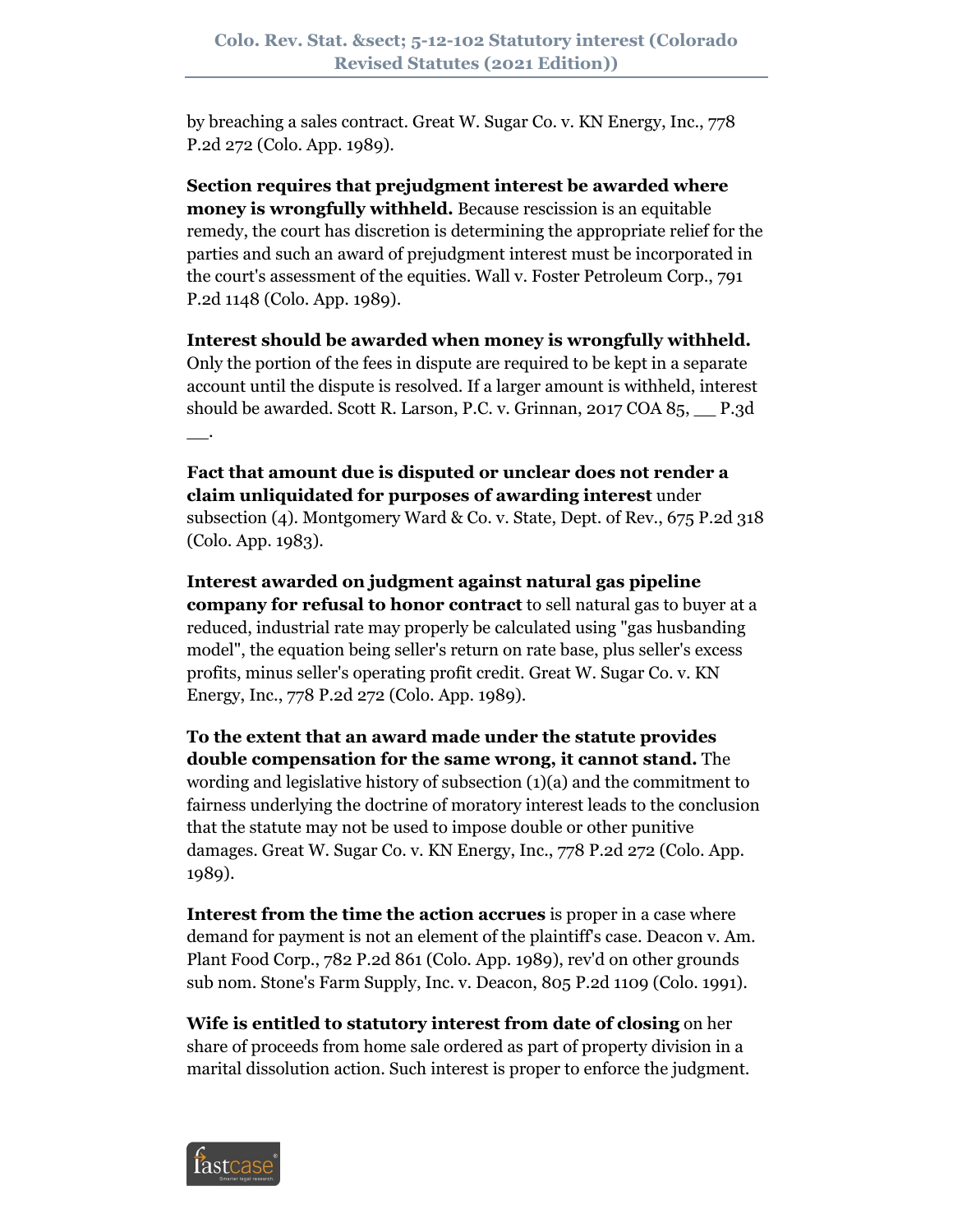In re Schutte, 721 P.2d 160 (Colo. App. 1986); In re Connell, 831 P.2d 913 (Colo. App. 1992).

**Without proof of defendant's gain, the statutory rate of interest applies.** Ballow v. PHICO Ins. Co., 878 P.2d 672 (Colo. 1994).

Standard applied in Atlantic Richfield Co. v. Farm Credit Bank of Wichita, 226 F.3d 1138 (10th Cir. 2000).

**When jury's award does not distinguish between past and future wages,** it still may be possible to apportion award based on a number of available formulas. Shannon v. Colo. Sch. of Mines, 847 P.2d 210 (Colo. App. 1992).

**Date when a claim accrues for statute of limitations purposes is independent from the date of the wrongful withholding for the purpose of awarding interest.** Eads v. Dearing, 874 P.2d 474 (Colo. App. 1993; Loughridge v. Goodyear Tire & Rubber Co., 281 F. Supp. 2d 1252 (D. Colo. 2003), aff'd, 431 F.3d 1268 (10th Cir. 2005).

Where trial court found that wrongful withholding occurred in 1980, even though plaintiff did not discover the wrongful withholding until 1989, court correctly awarded interest from 1980. Eads v. Dearing, 874 P.2d 474 (Colo. App. 1993).

**District court erred in awarding prejudgment interest from the time of the initial breach of express warranty since there were consequential damages that had not yet been incurred.** Court should calculate prejudgment interest on each portion of the damages from the time each element of consequential damages was incurred. Pegasus Helicopters, Inc. v. United Techs. Corp., 35 F.3d 507 (10th Cir. 1994).

**Prejudgment interest awarded from date of breach of fiduciary duty,** not date royalties would have been received. Vento v. Colo. Nat'l Bank-Pueblo, 907 P.2d 642 (Colo. App. 1995).

**Prejudgement interest awarded from date embezzlement occurred,** not the date employees discovered the financial problems caused by the embezzlement or date of discovery of negligence. Porter Constr. Servs. v. Ehrhardt, Keefe, Steiner, and Hottman, P.C., 131 P.3d 1115 (Colo. App. 2005).

**Prejudgment interest awarded from the date the money is wrongfully withheld or becomes due.** In determining when payment is wrongfully withheld, formal demand or circumstances demonstrating a reasonable expectation of payment render the nonpayment wrongful.